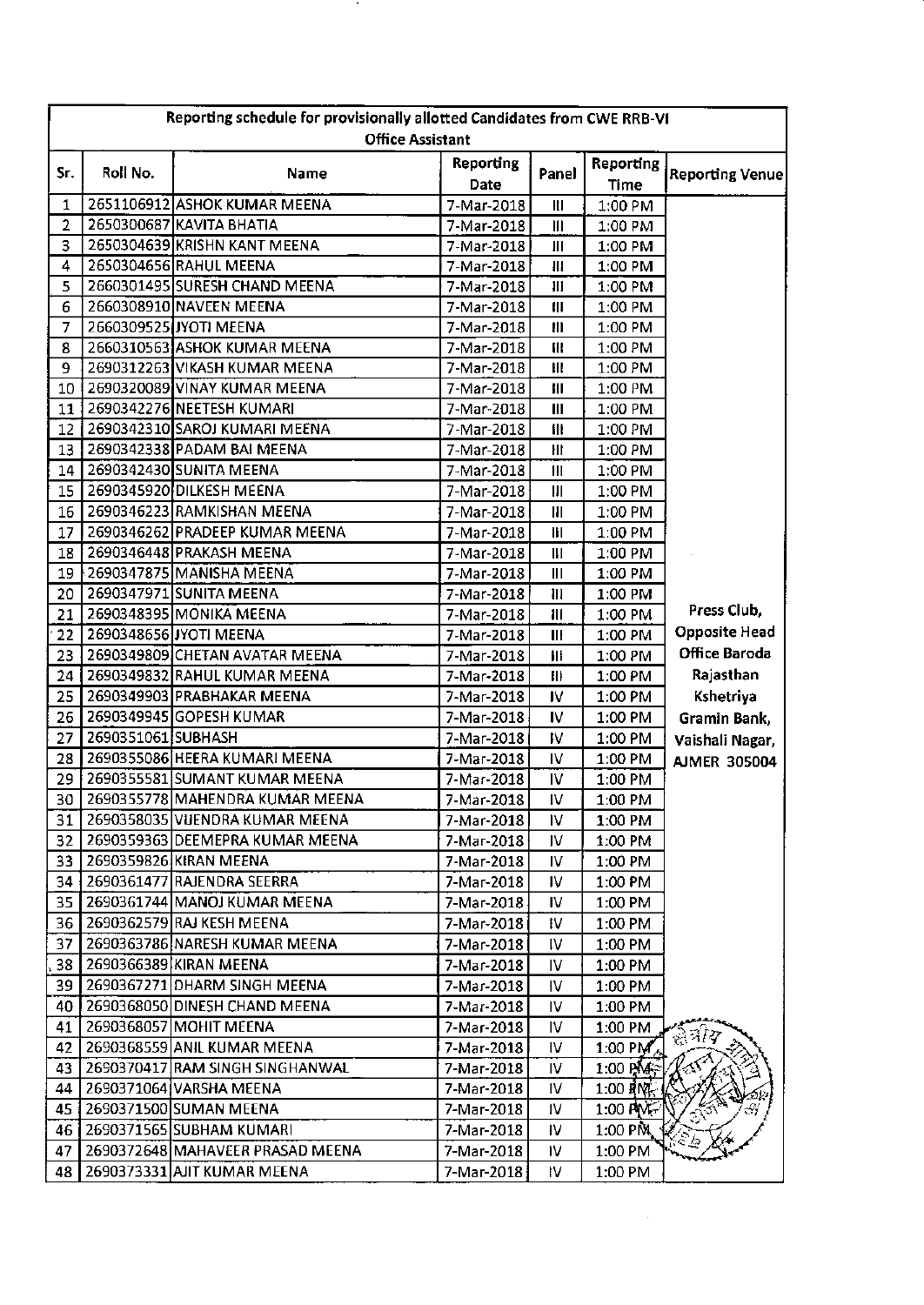|            | Reporting schedule for provisionally allotted Candidates from CWE RRB-VI<br><b>Office Assistant</b> |                                       |                          |       |                          |                        |  |  |
|------------|-----------------------------------------------------------------------------------------------------|---------------------------------------|--------------------------|-------|--------------------------|------------------------|--|--|
|            |                                                                                                     |                                       |                          |       |                          |                        |  |  |
| Sr.        | Roll No.                                                                                            | Name                                  | <b>Reporting</b><br>Date | Panel | <b>Reporting</b><br>Time | <b>Reporting Venue</b> |  |  |
| 49         |                                                                                                     | 2690374330 CHETAN PRAKASH MEENA       | 7-Mar-2018               | v     | 1:00 PM                  |                        |  |  |
| 50         |                                                                                                     | 2690374642 VIJENDRA KUMAR MEENA       | 7-Mar-2018               | v     | 1:00 PM                  |                        |  |  |
| 51         |                                                                                                     | 2700308047 NEELAM MEENA               | 7-Mar-2018               | v     | 1:00 PM                  |                        |  |  |
| 52         |                                                                                                     | 2710306755 MONU KUMAR MEENA           | 7-Mar-2018               | ٧     | 1:00 PM                  |                        |  |  |
| 53         |                                                                                                     | 2710308295 KHUSHBU MEENA              | 7-Mar-2018               | v     | 1:00 PM                  |                        |  |  |
| 54         |                                                                                                     | 2710309114 SURBHI MEENA               | 7-Mar-2018               | v     | 1:00 PM                  |                        |  |  |
| 55         |                                                                                                     | 2720309177 ANITA KUMARI MEENA         | 7-Mar-2018               | v     | 1:00 PM                  |                        |  |  |
| 56         |                                                                                                     | 2720311208 VIKASH KUMAR               | 7-Mar-2018               | v     | $1:00$ PM                |                        |  |  |
| 57         |                                                                                                     | 2720312187 RAKESH KUMAR MEENA         | 7-Mar-2018               | v     | 1:00 PM                  |                        |  |  |
| 58         |                                                                                                     | 2690912774 DILBAG SINGH               | 7-Mar-2018               | v     | 1:00 PM                  |                        |  |  |
| 59         |                                                                                                     | 2650104513 JITENDRA SANWARIYA         | 7-Mar-2018               | V     | 1:00 PM                  |                        |  |  |
| 60         |                                                                                                     | 2650104538 KULDEEP MEGHWANSHI         | 7-Mar-2018               | V     | 1:00 PM                  |                        |  |  |
| 61         |                                                                                                     | 2650104566 SHASHANK SHAKYA            | 7-Mar-2018               | v     | 1:00 PM                  |                        |  |  |
| 62         |                                                                                                     | 2650105124 AJAY KUMAR JINGAR          | 7-Mar-2018               | v     | 1:00 PM                  |                        |  |  |
| 63         |                                                                                                     | 2650105482 SHEELA DABARIA             | 7-Mar-2018               | V     | 1:00 PM                  |                        |  |  |
| 64         |                                                                                                     | 2650105503 ASHISH JATOLIA             | 7-Mar-2018               | v     | 1:00 PM                  |                        |  |  |
| 65         |                                                                                                     | 2650105959 MRADUL CHAUHAN             | 7-Mar-2018               | v     | 1:00 PM                  |                        |  |  |
| 66         |                                                                                                     | 2650105966 MADHVI HATOJ               | 7-Mar-2018               | v     | 1:00 PM                  |                        |  |  |
| 67         |                                                                                                     | 2650105990 KIRTI TANWAR               | 7-Mar-2018               | V     | 1:00 PM                  |                        |  |  |
| 68         |                                                                                                     | 2650105992 SWETA RAVIPRAKASH MAHAWAR  | 7-Mar-2018               | v     | 1:00 PM                  |                        |  |  |
| 69         |                                                                                                     | 2650105997 RAHUL MORYA                | 7-Mar-2018               | ٧     | 1:00 PM                  | Press Club,            |  |  |
| 70         |                                                                                                     | 2650106062 KULDEEP RATHORIA           | 7-Mar-2018               | v     | 1:00 PM                  | <b>Opposite Head</b>   |  |  |
| 71         |                                                                                                     | 2650106435 ABHISHEK KALOT             | 7-Mar-2018               | v     | 1:00 PM                  | Office Baroda          |  |  |
| 72         |                                                                                                     | 2650106451 AJAY KUMAR                 | 7-Mar-2018               | ٧     | 1:00 PM                  | Rajasthan              |  |  |
| 73         |                                                                                                     | 2660108034 LOKESH KAKKAD              | 8-Mar-2018               | ŧ     | 8:30 AM                  | Kshetriya              |  |  |
| 74         | 2660108068 JYOTI                                                                                    |                                       | 8-Mar-2018               |       | 8:30 AM                  | Gramin Bank,           |  |  |
| 75         |                                                                                                     | 2660110463 AMIT KUMAR                 | 8-Mar-2018               | ŧ     | 8:30 AM                  | Vaishali Nagar,        |  |  |
| 76         |                                                                                                     | 2660110472 ANUJA KUMARI               | 8-Mar-2018               |       | 8:30 AM                  | <b>AIMER 305004</b>    |  |  |
| 77         |                                                                                                     | 2660111100 PRIYANKA MANDOWRA          | 8-Mar-2018               |       | 8:30 AM                  |                        |  |  |
|            |                                                                                                     | 78 2670101793 MAHAVEER DHOBI          | 8-Mar-2018               |       | 8:30 AM                  |                        |  |  |
|            |                                                                                                     | 79   2670101856 PRAKASH CHANDRA BALAI | 8-Mar-2018               | I.    | 8:30 AM                  |                        |  |  |
| 80         | 2680102105 DEEKSHA                                                                                  |                                       | 8-Mar-2018               |       | 8:30 AM                  |                        |  |  |
|            |                                                                                                     | 2680108845 RAJENDAR KUMAR             | 8-Mar-2018               |       | 8:30 AM                  |                        |  |  |
| 81         |                                                                                                     | 2680109791 DILIP KUMAR                |                          |       | 8:30 AM                  |                        |  |  |
| 82  <br>83 | 2680110662URVASHI                                                                                   |                                       | 8-Mar-2018<br>8-Mar-2018 |       | 8:30 AM                  |                        |  |  |
|            |                                                                                                     | 2680111856 ABHISHEK SARWA             |                          |       | 8:30 AM                  |                        |  |  |
| 84         |                                                                                                     | 2690106897 DARSHIT PRAKASH BANSIWAL   | 8-Mar-2018               | 1     |                          |                        |  |  |
| 85         |                                                                                                     |                                       | 8-Mar-2018               |       | 8:30 AM                  |                        |  |  |
| 86         | 2690128627 NIRAJ                                                                                    |                                       | 8-Mar-2018               |       | 8:30 AM                  |                        |  |  |
| 87         |                                                                                                     | 2690143941 PUSHPENDRA PANKAJ          | 8-Mar-2018               |       | 8:30 AM                  |                        |  |  |
| 88         |                                                                                                     | 2690145159 SANDEEP MEERWAL            | 8-Mar-2018               |       | 8:30 AM                  |                        |  |  |
| 89         |                                                                                                     | 2690147820 ANJALI NANDA               | 8-Mar-2018               | п     | 8:30 AM                  |                        |  |  |
| 90.        |                                                                                                     | 2690149500 SUSHIL KUMAR DEWATWAL      | 8-Mar-2018               |       | 8:30 AM                  |                        |  |  |
| 91         |                                                                                                     | 2690149777 HITESH LADOTI              | 8-Mar-2018               |       | 8:30 AM                  |                        |  |  |
| 92 I       |                                                                                                     | 2690153836 RICHA JETHWA               | 8-Mar-2018               |       | 8:30 AM                  |                        |  |  |
| 93 I       |                                                                                                     | 2690155436 RAJNISH KUMAR KHANNA       | 8-Mar-2018               |       | 8:30 AM                  |                        |  |  |
| 94         |                                                                                                     | 2690156715 RAHUL SANKHLA              | 8-Mar-2018               | I     | 8:30 AM                  | 卮                      |  |  |
| 95         |                                                                                                     | 2690156907 AMIT KUMAR MALAWAT         | 8-Mar-2018               |       | 8:30 AM                  |                        |  |  |
| 96         |                                                                                                     | 2690157603 AVINASH JONWAL             | 8-Mar-2018               |       | 8:30 AM                  |                        |  |  |

 $\bar{\gamma}$ 

- 7

 $\ddot{\phantom{0}}$ 

 $\hat{\boldsymbol{\beta}}$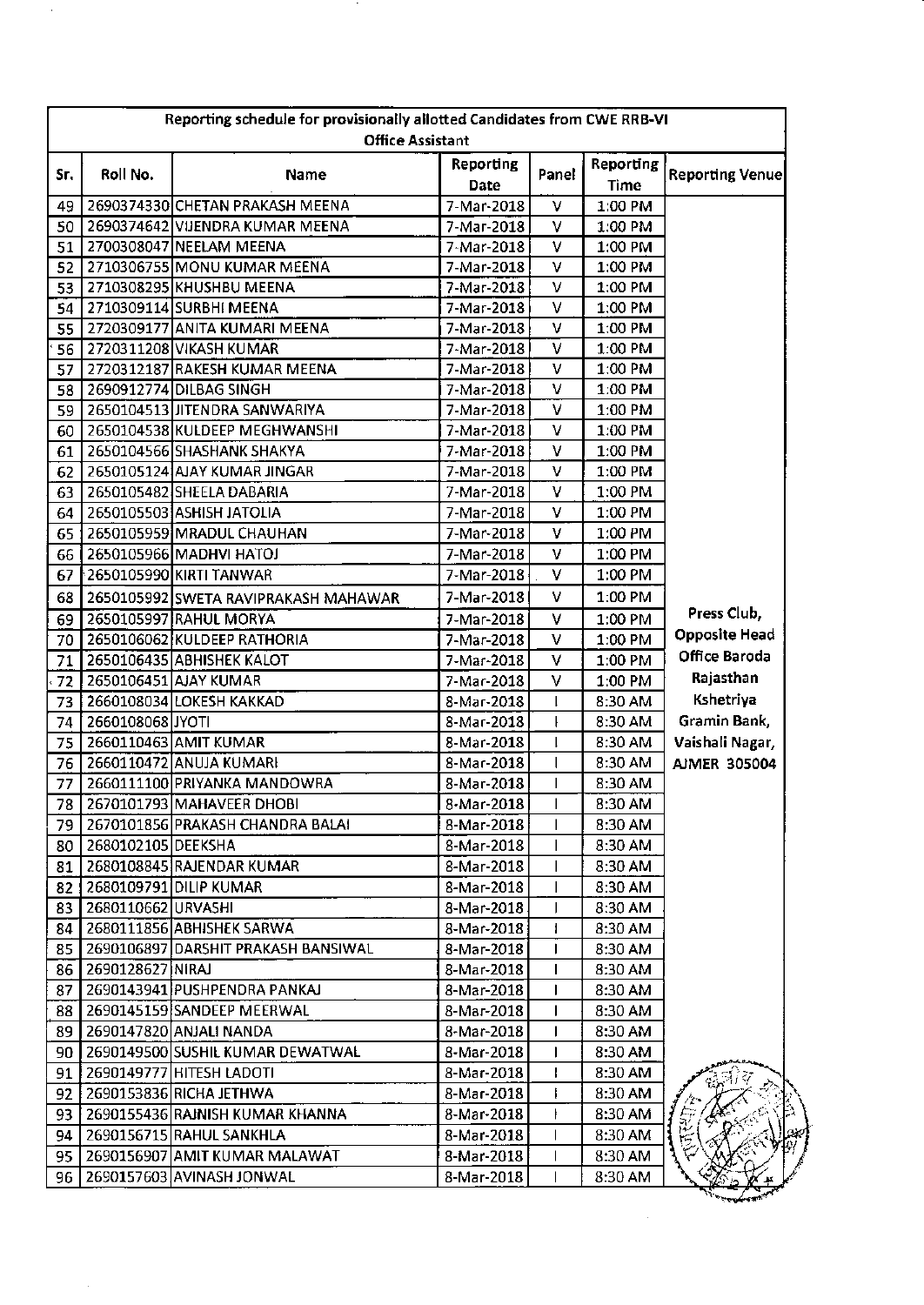|     | Reporting schedule for provisionally allotted Candidates from CWE RRB-VI<br><b>Office Assistant</b> |                                      |                          |                                                   |                          |                        |  |  |
|-----|-----------------------------------------------------------------------------------------------------|--------------------------------------|--------------------------|---------------------------------------------------|--------------------------|------------------------|--|--|
| Sr. | Roll No.                                                                                            | Name                                 | <b>Reporting</b><br>Date | Panel                                             | Reporting<br><b>Time</b> | <b>Reporting Venue</b> |  |  |
| 97  |                                                                                                     | 2690161157 AKSHAY KHAJOTIYA          | 8-Mar-2018               | $\mathbf{II}$                                     | 8:30 AM                  |                        |  |  |
| 98  |                                                                                                     | 2690162308 DEEPANKAR BUNDEL          | 8-Mar-2018               | Ħ                                                 | 8:30 AM                  |                        |  |  |
| 99  |                                                                                                     | 2690163092 MAHENDRA KUMAR VERMA      | 8-Mar-2018               | Ħ                                                 | 8:30 AM                  |                        |  |  |
|     |                                                                                                     | 100 2690163326 PAVAN MUNDOTIYA       | 8-Mar-2018               | Ħ.                                                | 8:30 AM                  |                        |  |  |
|     |                                                                                                     | 101 2690165446 SWETA BAIRWA          | 8-Mar-2018               | $\mathbf \mu$                                     | 8:30 AM                  |                        |  |  |
|     |                                                                                                     | 102 2690166869 DEVANSHU VERMA        | 8-Mar-2018               | $\mathbf{I}$                                      | 8:30 AM                  |                        |  |  |
|     |                                                                                                     | 103 2690166873 JITENDRA SINGH        | 8-Mar-2018               | $\mathbf{H}$                                      | 8:30 AM                  |                        |  |  |
|     |                                                                                                     | 104 2690166961 SUNIL KUMAR KULDEEP   | 8-Mar-2018               | Ħ                                                 | 8:30 AM                  |                        |  |  |
|     |                                                                                                     | 105 2690167193 SANDEEP SOMAWAT       | 8-Mar-2018               | Ħ                                                 | 8:30 AM                  |                        |  |  |
|     |                                                                                                     | 106 2690168068 RAJESH KUMAR VERMA    | 8-Mar-2018               | И                                                 | 8:30 AM                  |                        |  |  |
|     |                                                                                                     | 107 2690171170 NEHA DALCHAND BASWALA | 8-Mar-2018               | Ħ                                                 | 8:30 AM                  |                        |  |  |
|     |                                                                                                     | 108 2690171268 VARSHA VERMA          | 8-Mar-2018               | Ħ                                                 | 8:30 AM                  |                        |  |  |
|     | 109 2690171849 JYOTI                                                                                |                                      | 8-Mar-2018               | $\mathbf{\mathbf{\mathsf{I}}}\mathbf{\mathsf{I}}$ | 8:30 AM                  |                        |  |  |
|     | 110 2690172158 MANJU                                                                                |                                      | 8-Mar-2018               | и                                                 | 8:30 AM                  |                        |  |  |
|     |                                                                                                     | 111 2690172641 SANDEEP KUMAR PAREWA  | 8-Mar-2018               | $\mathbf{I}$                                      | 8:30 AM                  |                        |  |  |
|     | 112 2690172872 DILIP NAGAR                                                                          |                                      | 8-Mar-2018               | Ш                                                 | 8:30 AM                  |                        |  |  |
|     |                                                                                                     | 113 2690173905 PANKAJ KUMAR          | 8-Mar-2018               | $\mathbf{H}$                                      | 8:30 AM                  |                        |  |  |
|     |                                                                                                     | 114 2700107238 RAJESH KUMAR          | 8-Mar-2018               | $\ensuremath{\mathsf{H}}$                         | 8:30 AM                  |                        |  |  |
|     |                                                                                                     | 115 2700108730 SHILPA BORANA         | 8-Mar-2018               | Ш                                                 | 8:30 AM                  |                        |  |  |
|     |                                                                                                     | 116 2700109338 NIKHIL KHICHI         | 8-Mar-2018               | $\mathbf{I}$                                      | 8:30 AM                  |                        |  |  |
|     |                                                                                                     | 117 2700109339 MANISH SONGARA        | 8-Mar-2018               | $\mathbf{I}$                                      | 8:30 AM                  | Press Club,            |  |  |
|     |                                                                                                     | 118 2710100879 RAHUL NAVLAKHA        | 8-Mar-2018               | Ш                                                 | 8:30 AM                  | <b>Opposite Head</b>   |  |  |
|     |                                                                                                     | 119 2710107440 INDRAJEET VERMA       | 8-Mar-2018               | Ħ                                                 | 8:30 AM                  | Office Baroda          |  |  |
|     |                                                                                                     | 120 2710109664 VINOD MEGHWAL         | 8-Mar-2018               | Ħ                                                 | 8:30 AM                  | Rajasthan              |  |  |
|     | 121 2720110051 BABLOO                                                                               |                                      | 8-Mar-2018               | $\mathbf{II}$                                     | 8:30 AM                  | Kshetriya              |  |  |
|     | 122 2720111021 NISHA                                                                                |                                      | 8-Mar-2018               | Ш                                                 | 8:30 AM                  | Gramin Bank,           |  |  |
|     |                                                                                                     | 123 2720111144 MINAKSHI VERMA        | 8-Mar-2018               | Ш                                                 | 8:30 AM                  | Vaishali Nagar,        |  |  |
|     |                                                                                                     | 124 2720111964 RAKESH KUMAR FULWA    | 8-Mar-2018               | Ш                                                 | 8:30 AM                  | <b>AJMER 305004</b>    |  |  |
|     |                                                                                                     | 125 2720112003 ASHOKPAL SINGH PINDAR | 8-Mar-2018               | $\mathbf{H}$                                      | 8:30 AM                  |                        |  |  |
|     |                                                                                                     | 126 2720112099 RAKESH KUMAR          | 8-Mar-2018               | $\begin{array}{c} \hline \textbf{H} \end{array}$  | 8:30 AM                  |                        |  |  |
|     |                                                                                                     | 127 2730104566 SONU MEGHWAL          | 8-Mar-2018               | Ш                                                 | 8:30 AM                  |                        |  |  |
|     |                                                                                                     | 128 2730104592 RAVI CHAUHAN          | 8-Mar-2018               | III                                               | 8:30 AM                  |                        |  |  |
|     |                                                                                                     | 129 2730105161 AMIT BHONSLE          | 8-Mar-2018               | Ш                                                 | 8:30 AM                  |                        |  |  |
|     |                                                                                                     | 130 2650605445 SUBHASH THOLIA        | 8-Mar-2018               | Ш                                                 | 8:30 AM                  |                        |  |  |
|     | 131 2680600969 SITARAM                                                                              |                                      | 8-Mar-2018               | Ш                                                 | 8:30 AM                  |                        |  |  |
|     |                                                                                                     | 132   2680608705 MUKESH KUMAR        | 8-Mar-2018               | Ш                                                 | 8:30 AM                  |                        |  |  |
|     | 133 2680612581 MUKESH                                                                               |                                      | 8-Mar-2018               | Ш                                                 | 8:30 AM                  |                        |  |  |
|     |                                                                                                     | 134 2690642228 KISHAN LAL SUTHAR     | 8-Mar-2018               | Ш                                                 | 8:30 AM                  |                        |  |  |
|     |                                                                                                     | 135 2700609294 VIKAS KUMAR SAINI     | 8-Mar-2018               | Ш                                                 | 8:30 AM                  |                        |  |  |
|     |                                                                                                     | 136 2720608960 MANISH KUMAR SONI     | 8-Mar-2018               | Ш                                                 | 8:30 AM                  |                        |  |  |
|     |                                                                                                     | 137 2720612940 PRABHU DAYAL SAINI    | 8-Mar-2018               | Ш                                                 | 8:30 AM                  |                        |  |  |
|     |                                                                                                     | 138 2720612941 DILIP KUMAR GODARA    | 8-Mar-2018               | Ш                                                 | 8:30 AM                  |                        |  |  |
|     |                                                                                                     | 139 2661305233 DEVINDER KUMAR        | 8-Mar-2018               | Ш                                                 | 8:30 AM                  |                        |  |  |
|     |                                                                                                     | 140 2661307327 KRISHAN KUMAR YADAV   | 8-Mar-2018               | Ш                                                 | 8:30 AM                  | 14                     |  |  |
|     |                                                                                                     | 141 2661311606 SURESH YADAV          | 8-Mar-2018               | Ш                                                 | 8:30 AM                  |                        |  |  |
|     |                                                                                                     | 142 2681310633 ARUN KUMAR            | 8-Mar-2018               | Ш                                                 | $8:30$ AM $\ddot{f}$     |                        |  |  |
|     |                                                                                                     | 143 2691317172 SANDEEP KUMAR         | 8-Mar-2018               | Ш                                                 | $8:30$ AM $\frac{3}{2}$  |                        |  |  |
|     |                                                                                                     | 144 2691317178 SUSHIL KUMAR          | 8-Mar-2018               | Ш                                                 | 8:30 AM                  |                        |  |  |
|     |                                                                                                     |                                      |                          |                                                   |                          | 医欧土                    |  |  |

í,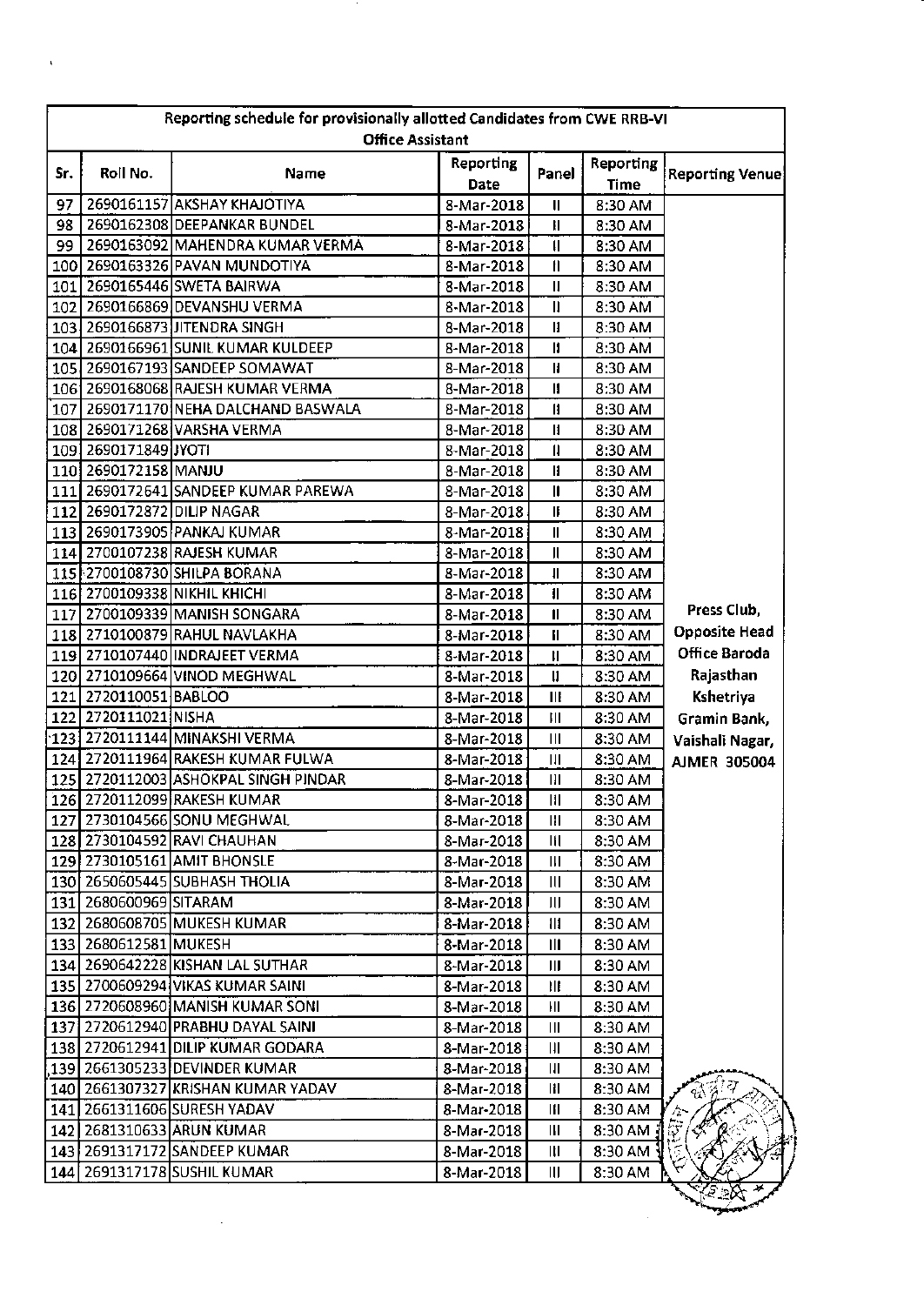| Reporting schedule for provisionally allotted Candidates from CWE RRB-VI<br><b>Office Assistant</b> |                         |                                                                     |                   |           |                   |                        |  |
|-----------------------------------------------------------------------------------------------------|-------------------------|---------------------------------------------------------------------|-------------------|-----------|-------------------|------------------------|--|
| Sr.                                                                                                 | Roll No.                | Name                                                                | Reporting<br>Date | Panel     | Reporting<br>Time | <b>Reporting Venue</b> |  |
|                                                                                                     |                         | 145 2691331088 ANIL KUMAR CHOUDHARY                                 | 8-Mar-2018        | IV.       | 8:30 AM           |                        |  |
|                                                                                                     |                         | 146 2691339199 RAMESH KUMAR                                         | 8-Mar-2018        | 1V        | 8:30 AM           |                        |  |
|                                                                                                     |                         | 147 2691357071 CHANDAN KUMAR                                        | 8-Mar-2018        | IV        | 8:30 AM           |                        |  |
|                                                                                                     |                         | 148 2691367375 ARUN KUMAR                                           | 8-Mar-2018        | IV        | 8:30 AM           |                        |  |
|                                                                                                     |                         | 149   2691373507 ARVIND KUMAR JANGID                                | 8-Mar-2018        | IV        | 8:30 AM           |                        |  |
|                                                                                                     |                         | 150 2691375898 PAWAN KUMAR                                          | 8-Mar-2018        | IV        | 8:30 AM           |                        |  |
|                                                                                                     |                         | 151 2701301413 BABULAL KUMAR                                        | 8-Mar-2018        | IV.       | 8:30 AM           |                        |  |
|                                                                                                     |                         | 152 2721300982 SURESH KUMAR                                         | 8-Mar-2018        | IV        | 8:30 AM           |                        |  |
|                                                                                                     |                         | 153 2721303964 SUBHASH CHANDRA                                      | 8-Mar-2018        | IV        | 8:30 AM           |                        |  |
|                                                                                                     |                         | 154 2721303972 NIKESH KUMAR                                         | 8-Mar-2018        | IV.       | 8:30 AM           |                        |  |
|                                                                                                     |                         | 155 2721304946 BHANWAR LAL CHAHR                                    | 8-Mar-2018        | IV        | 8:30 AM           |                        |  |
|                                                                                                     |                         | 156 2721304967 KAILASH CHANDER                                      | 8-Mar-2018        | IV        | 8:30 AM           |                        |  |
|                                                                                                     |                         | 157 2721305946 VIJAY BALODA                                         | 8-Mar-2018        | IV        | 8:30 AM           |                        |  |
|                                                                                                     |                         | 158 2721312920 VIDYADHAR SINGH                                      | 8-Mar-2018        | IV        | 8:30 AM           |                        |  |
|                                                                                                     | 159 2721313909 MANJU    |                                                                     | 8-Mar-2018        | IV        | 8:30 AM           |                        |  |
|                                                                                                     |                         | 160 2650506158 SAURABH CHOUDHARY                                    | 8-Mar-2018        | IV        | 8:30 AM           |                        |  |
|                                                                                                     |                         | 161 2650506192 DEEKSHA MALAKAR                                      | 8-Mar-2018        | IV        | 8:30 AM           |                        |  |
|                                                                                                     |                         | 162 2650506271 ARCHI MANGROLA                                       | 8-Mar-2018        | IV        | 8:30 AM           |                        |  |
|                                                                                                     | 163 2650506653 PREETAM  |                                                                     | 8-Mar-2018        | IV.       | 8:30 AM           |                        |  |
|                                                                                                     |                         | 164 2650506737 BRAJESH RAWAT                                        | 8-Mar-2018        | IV        | 8:30 AM           |                        |  |
|                                                                                                     |                         | 165 2650506786 ANJU NAWAD                                           | 8-Mar-2018        | IV.       | 8:30 AM           | Press Club,            |  |
|                                                                                                     |                         | 166 2650506789 PAWAN KUMAR JAT                                      | 8-Mar-2018        | IV        | 8:30 AM           | <b>Opposite Head</b>   |  |
| 167                                                                                                 |                         | 2660500584 RAHUL KUMAR PRAJAPAT                                     | 8-Mar-2018        | IV        | 8:30 AM           | Office Baroda          |  |
|                                                                                                     |                         | 168 2660509564 SONAL TAXAK                                          | 8-Mar-2018        | IV.       | 8:30 AM           | Rajasthan              |  |
|                                                                                                     |                         | 169 2660510157 DEEPAK SAINI                                         | 8-Mar-2018        | v         | 8:30 AM           | Kshetriya              |  |
| 170                                                                                                 |                         | 2660510252 RENU KUMARI                                              | 8-Mar-2018        | ٧         | 8:30 AM           | Gramin Bank,           |  |
|                                                                                                     |                         | 171 2660510787 AMIT KUMAR                                           | 8-Mar-2018        | V         | 8:30 AM           | Vaishali Nagar,        |  |
|                                                                                                     |                         | 172 2660510795 PRIYA MANGAL                                         | 8-Mar-2018        | v         | 8:30 AM           | <b>AJMER 305004</b>    |  |
|                                                                                                     |                         | 173 2660510838 SACHIN KUMAR YADAV                                   | 8-Mar-2018        | ٧         | 8:30 AM           |                        |  |
|                                                                                                     |                         | 174 2680509008 KHUSHBOO YADAV                                       | 8-Mar-2018        | $-\nabla$ | 8:30 AM           |                        |  |
|                                                                                                     | 175 2680509034 VIKASH   |                                                                     | 8-Mar-2018        | V         | 8:30 AM           |                        |  |
|                                                                                                     |                         | 176 2680509089 NEERU SARWA                                          | 8-Mar-2018        | ۷         | 8:30 AM           |                        |  |
|                                                                                                     |                         | 177 2680509379 GURSEWAK SINGH                                       | 8-Mar-2018        | v         | 8:30 AM           |                        |  |
|                                                                                                     | 178 2680510017 SUNITA   |                                                                     | 8-Mar-2018        | V         | 8:30 AM           |                        |  |
|                                                                                                     |                         | 179 2680510170 GURPREET SINGH                                       | 8-Mar-2018        | v         | 8:30 AM           |                        |  |
|                                                                                                     | 180 2680510345 SANGEETA |                                                                     | 8-Mar-2018        | v         | 8:30 AM           |                        |  |
|                                                                                                     |                         | 181 2680511044 AKASHDEEP SINGH                                      | 8-Mar-2018        | V         | 8:30 AM           |                        |  |
|                                                                                                     |                         | 182 2680511104 ROHITASH POONIA                                      | 8-Mar-2018        | V         | 8:30 AM           |                        |  |
|                                                                                                     |                         | 183 2680511144 VINOD KUMAR                                          | 8-Mar-2018        | v         | 8:30 AM           |                        |  |
|                                                                                                     |                         | 184   2680511295 RAMESH KUMAR SAHARAN                               | 8-Mar-2018        | v         | 8:30 AM           |                        |  |
|                                                                                                     |                         | 185 2680511968 ANIL KUMAR                                           | 8-Mar-2018        | V         | 8:30 AM           |                        |  |
|                                                                                                     |                         |                                                                     |                   | ٧         | 8:30 AM           |                        |  |
|                                                                                                     |                         | 186 2680512008 DIKSHA VERMA                                         | 8-Mar-2018        |           |                   |                        |  |
|                                                                                                     |                         | 187 2680512249 DINESH SONI                                          | 8-Mar-2018        | v         | 8:30 AM           |                        |  |
|                                                                                                     |                         | 188 2680512271 MOHIT KUMAR                                          | 8-Mar-2018        | v         | 8:30 AM           |                        |  |
|                                                                                                     | 189 2680512936 EKTA     |                                                                     | 8-Mar-2018        | V         | 8:30 AM           |                        |  |
|                                                                                                     |                         | 190 2680512970 NEELAM RANI                                          | 8-Mar-2018        | V         | 8:30 AM           | ≅<br>‴                 |  |
|                                                                                                     |                         | 191   2680512994   MANISH SILAYACH<br>192 2680513047 SANTOSH KANTIA | 8-Mar-2018        | V         | 8:30 AM           | ţ۴                     |  |
|                                                                                                     |                         |                                                                     | 8-Mar-2018        | v         | 8:30 AM           |                        |  |

- 11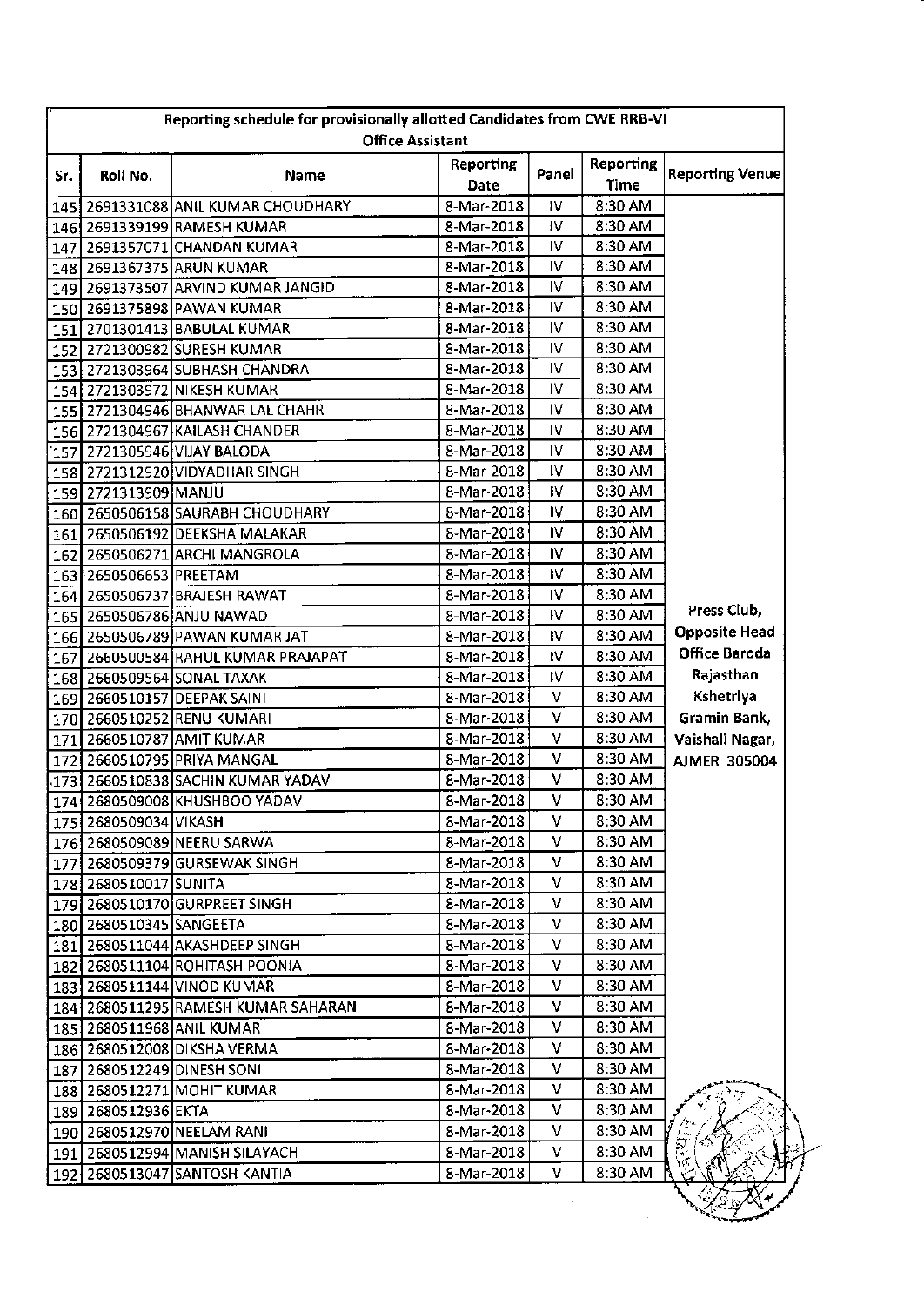| <b>Reporting</b><br>Reporting<br><b>Reporting Venue</b><br>Panel<br>Roll No.<br>Sr.<br>Name<br><b>Time</b><br>Date<br>193 2690502497 VIKAS DUDI<br>1:00 PM<br>8-Mar-2018<br>T<br>1:00 PM<br>194 2690506908 NARENDRA SINGH<br>8-Mar-2018<br>1:00 PM<br>8-Mar-2018<br>195 2690512638 MANISH KUMAR SONI<br>8-Mar-2018<br>1:00 PM<br>196 2690523542 ASHOK KUMAR<br>T<br>1:00 PM<br>8-Mar-2018<br>$\mathbf{I}$<br>197 2690548693 ANITA KUMARI<br>1:00 PM<br>8-Mar-2018<br>t<br>198 2690554111 KALPANA YADAV<br>1:00 PM<br>8-Mar-2018<br>ł.<br>199 2690555366 SURENDRA KUMAR YADAV<br>1:00 PM<br>8-Mar-2018<br>200 2690556179 AMAN<br>1:00 PM<br>201 2690556356 SURENDRA KUMAR JAKHAR<br>8-Mar-2018<br>$\mathbf{1}$<br>1:00 PM<br>8-Mar-2018<br>202 2690556893 MANDEEP<br>1:00 PM<br>T<br>203 2690557193 MANISH KUMAR YADAV<br>8-Mar-2018<br>1:00 PM<br>8-Mar-2018<br>204 2690558325 JITENDRA KUMAR GURJAR<br>1:00 PM<br>8-Mar-2018<br>205 2690560080 KOMAL<br>1<br>1:00 PM<br>206 2690560615 MANISHA GARHWAL<br>8-Mar-2018<br>1<br>1:00 PM<br>8-Mar-2018<br>Т<br>207 2690561950 HIMANSHU SEHGAL<br>1:00 PM<br>8-Mar-2018<br>Т<br>208 2690562644 PUSHPENDRA SINGH<br>1:00 PM<br>8-Mar-2018<br>209 2690563297 AKSHAY GIRI<br>1:00 PM<br>8-Mar-2018<br>210 2690563578 RAHUL BIDIYASAR<br>ł<br>8-Mar-2018<br>1:00 PM<br>211 2690565541 RAMAN VERMA<br>ı<br>1:00 PM<br>8-Mar-2018<br>212 2690565861 DIVYA SHREE<br>Press Club,<br>1:00 PM<br>213 2690566433 SAROJ<br>8-Mar-2018<br>ı<br><b>Opposite Head</b><br>1:00 PM<br>8-Mar-2018<br>I<br>214 2690567391 SUMIT KUMAR BOLA<br>Office Baroda<br>1:00 PM<br>8-Mar-2018<br>215 2690567581 KULDEEP KUMAR<br>Rajasthan<br>1:00 PM<br>8-Mar-2018<br>216 2690567721 MANISH JANGIR<br>ı<br>Kshetriya<br>1:00 PM<br>8-Mar-2018<br>П<br>217 2690567722 RAJKAMAL CHOUDHARY<br>Gramin Bank,<br>8-Mar-2018<br>$\mathbf{I}$<br>1:00 PM<br>218 2690568579 NARENDER MAHIA<br>$\mathbf{I}$<br>1:00 PM<br>8-Mar-2018<br>Vaishali Nagar,<br>219 2690571044 ADITI YADAV<br>220 2690571318 SUMIT<br>8-Mar-2018<br>Ħ<br>1:00 PM<br><b>AJMER 305004</b><br>$\mathbf{H}$<br>1:00 PM<br>221 2690571655 MAMTA YADAV<br>8-Mar-2018<br>8-Mar-2018<br>$\pmb{\text{II}}$<br>1:00 PM<br>222 2690571791 MANISHA<br>Ш<br>1:00 PM<br>8-Mar-2018<br>223 2690572029 GAYATRI SONI<br>1:00 PM<br>8-Mar-2018<br>11<br>224 2690572241 POONAM KUMARI MITHARWAL<br>Ш<br>1:00 PM<br>225 2690573307 SURENDRA YADAV<br>8-Mar-2018<br>1:00 PM<br>$\mathbf l$<br>8-Mar-2018<br>226 2690574085 MUKESH CHOUDHARY<br>1:00 PM<br>227 2690575318 MAHENDRA SINGH PALASANIYA<br>8-Mar-2018<br>Ħ<br>1:00 PM<br>8-Mar-2018<br>Ш<br>228 2690576233 RAM CHANDRA<br>1:00 PM<br>229 2700507375 SANJAY<br>8-Mar-2018<br>Ш<br>1:00 PM<br>8-Mar-2018<br>Ħ<br>230 2700507377 SOURABH CHOUDHARY<br>Ш<br>1:00 PM<br>8-Mar-2018<br>231 2700507409 DINESH GEHLOT<br>1:00 PM<br>8-Mar-2018<br>$\mathbf l$<br>232 2700507419 RAHUL BHATI<br>1:00 PM<br>8-Mar-2018<br>Π<br>233 2700507633 MANISHA MUNDEL<br>8-Mar-2018<br>1:00 PM<br>234 2700508093 LOKESH GEHLOT<br>H<br>$\mathbf{I}$<br>1:00 PM<br>8-Mar-2018<br>235   2700508276 AVINASH<br>$1:00 \text{ PM}$<br>8-Mar-2018<br>Ш<br>236 2700508341 MUKESH PRAJAPAT<br>$\mathbf{I}$<br>$1:00$ PM<br>8-Mar-2018<br>237 2700508817 SUMAN CHOUDHARY<br>Ŷ.<br>1:00 PM题<br>8-Mar-2018<br>Ш<br>238 2700508921 SUMITRA RALIYA<br>$\mathscr{F}^{\mathbf{R}}$<br>$1.00$ PM $\%$<br>8-Mar-2018<br>$\mathbf{1}$<br>239 2700508981 SANJAY<br>240 2700509036 SAVITRI | Reporting schedule for provisionally allotted Candidates from CWE RRB-VI<br><b>Office Assistant</b> |  |            |    |                      |  |  |  |
|-----------------------------------------------------------------------------------------------------------------------------------------------------------------------------------------------------------------------------------------------------------------------------------------------------------------------------------------------------------------------------------------------------------------------------------------------------------------------------------------------------------------------------------------------------------------------------------------------------------------------------------------------------------------------------------------------------------------------------------------------------------------------------------------------------------------------------------------------------------------------------------------------------------------------------------------------------------------------------------------------------------------------------------------------------------------------------------------------------------------------------------------------------------------------------------------------------------------------------------------------------------------------------------------------------------------------------------------------------------------------------------------------------------------------------------------------------------------------------------------------------------------------------------------------------------------------------------------------------------------------------------------------------------------------------------------------------------------------------------------------------------------------------------------------------------------------------------------------------------------------------------------------------------------------------------------------------------------------------------------------------------------------------------------------------------------------------------------------------------------------------------------------------------------------------------------------------------------------------------------------------------------------------------------------------------------------------------------------------------------------------------------------------------------------------------------------------------------------------------------------------------------------------------------------------------------------------------------------------------------------------------------------------------------------------------------------------------------------------------------------------------------------------------------------------------------------------------------------------------------------------------------------------------------------------------------------------------------------------------------------------------------------------------------------------------------------------------------------------------------------------------------------------------------------------------------------------------------------------------------------------------------------------------------------------------------------------------------------------------------------------------------------------------------------------------------------------------------------------|-----------------------------------------------------------------------------------------------------|--|------------|----|----------------------|--|--|--|
|                                                                                                                                                                                                                                                                                                                                                                                                                                                                                                                                                                                                                                                                                                                                                                                                                                                                                                                                                                                                                                                                                                                                                                                                                                                                                                                                                                                                                                                                                                                                                                                                                                                                                                                                                                                                                                                                                                                                                                                                                                                                                                                                                                                                                                                                                                                                                                                                                                                                                                                                                                                                                                                                                                                                                                                                                                                                                                                                                                                                                                                                                                                                                                                                                                                                                                                                                                                                                                                                             |                                                                                                     |  |            |    |                      |  |  |  |
|                                                                                                                                                                                                                                                                                                                                                                                                                                                                                                                                                                                                                                                                                                                                                                                                                                                                                                                                                                                                                                                                                                                                                                                                                                                                                                                                                                                                                                                                                                                                                                                                                                                                                                                                                                                                                                                                                                                                                                                                                                                                                                                                                                                                                                                                                                                                                                                                                                                                                                                                                                                                                                                                                                                                                                                                                                                                                                                                                                                                                                                                                                                                                                                                                                                                                                                                                                                                                                                                             |                                                                                                     |  |            |    |                      |  |  |  |
|                                                                                                                                                                                                                                                                                                                                                                                                                                                                                                                                                                                                                                                                                                                                                                                                                                                                                                                                                                                                                                                                                                                                                                                                                                                                                                                                                                                                                                                                                                                                                                                                                                                                                                                                                                                                                                                                                                                                                                                                                                                                                                                                                                                                                                                                                                                                                                                                                                                                                                                                                                                                                                                                                                                                                                                                                                                                                                                                                                                                                                                                                                                                                                                                                                                                                                                                                                                                                                                                             |                                                                                                     |  |            |    |                      |  |  |  |
|                                                                                                                                                                                                                                                                                                                                                                                                                                                                                                                                                                                                                                                                                                                                                                                                                                                                                                                                                                                                                                                                                                                                                                                                                                                                                                                                                                                                                                                                                                                                                                                                                                                                                                                                                                                                                                                                                                                                                                                                                                                                                                                                                                                                                                                                                                                                                                                                                                                                                                                                                                                                                                                                                                                                                                                                                                                                                                                                                                                                                                                                                                                                                                                                                                                                                                                                                                                                                                                                             |                                                                                                     |  |            |    |                      |  |  |  |
|                                                                                                                                                                                                                                                                                                                                                                                                                                                                                                                                                                                                                                                                                                                                                                                                                                                                                                                                                                                                                                                                                                                                                                                                                                                                                                                                                                                                                                                                                                                                                                                                                                                                                                                                                                                                                                                                                                                                                                                                                                                                                                                                                                                                                                                                                                                                                                                                                                                                                                                                                                                                                                                                                                                                                                                                                                                                                                                                                                                                                                                                                                                                                                                                                                                                                                                                                                                                                                                                             |                                                                                                     |  |            |    |                      |  |  |  |
|                                                                                                                                                                                                                                                                                                                                                                                                                                                                                                                                                                                                                                                                                                                                                                                                                                                                                                                                                                                                                                                                                                                                                                                                                                                                                                                                                                                                                                                                                                                                                                                                                                                                                                                                                                                                                                                                                                                                                                                                                                                                                                                                                                                                                                                                                                                                                                                                                                                                                                                                                                                                                                                                                                                                                                                                                                                                                                                                                                                                                                                                                                                                                                                                                                                                                                                                                                                                                                                                             |                                                                                                     |  |            |    |                      |  |  |  |
|                                                                                                                                                                                                                                                                                                                                                                                                                                                                                                                                                                                                                                                                                                                                                                                                                                                                                                                                                                                                                                                                                                                                                                                                                                                                                                                                                                                                                                                                                                                                                                                                                                                                                                                                                                                                                                                                                                                                                                                                                                                                                                                                                                                                                                                                                                                                                                                                                                                                                                                                                                                                                                                                                                                                                                                                                                                                                                                                                                                                                                                                                                                                                                                                                                                                                                                                                                                                                                                                             |                                                                                                     |  |            |    |                      |  |  |  |
|                                                                                                                                                                                                                                                                                                                                                                                                                                                                                                                                                                                                                                                                                                                                                                                                                                                                                                                                                                                                                                                                                                                                                                                                                                                                                                                                                                                                                                                                                                                                                                                                                                                                                                                                                                                                                                                                                                                                                                                                                                                                                                                                                                                                                                                                                                                                                                                                                                                                                                                                                                                                                                                                                                                                                                                                                                                                                                                                                                                                                                                                                                                                                                                                                                                                                                                                                                                                                                                                             |                                                                                                     |  |            |    |                      |  |  |  |
|                                                                                                                                                                                                                                                                                                                                                                                                                                                                                                                                                                                                                                                                                                                                                                                                                                                                                                                                                                                                                                                                                                                                                                                                                                                                                                                                                                                                                                                                                                                                                                                                                                                                                                                                                                                                                                                                                                                                                                                                                                                                                                                                                                                                                                                                                                                                                                                                                                                                                                                                                                                                                                                                                                                                                                                                                                                                                                                                                                                                                                                                                                                                                                                                                                                                                                                                                                                                                                                                             |                                                                                                     |  |            |    |                      |  |  |  |
|                                                                                                                                                                                                                                                                                                                                                                                                                                                                                                                                                                                                                                                                                                                                                                                                                                                                                                                                                                                                                                                                                                                                                                                                                                                                                                                                                                                                                                                                                                                                                                                                                                                                                                                                                                                                                                                                                                                                                                                                                                                                                                                                                                                                                                                                                                                                                                                                                                                                                                                                                                                                                                                                                                                                                                                                                                                                                                                                                                                                                                                                                                                                                                                                                                                                                                                                                                                                                                                                             |                                                                                                     |  |            |    |                      |  |  |  |
|                                                                                                                                                                                                                                                                                                                                                                                                                                                                                                                                                                                                                                                                                                                                                                                                                                                                                                                                                                                                                                                                                                                                                                                                                                                                                                                                                                                                                                                                                                                                                                                                                                                                                                                                                                                                                                                                                                                                                                                                                                                                                                                                                                                                                                                                                                                                                                                                                                                                                                                                                                                                                                                                                                                                                                                                                                                                                                                                                                                                                                                                                                                                                                                                                                                                                                                                                                                                                                                                             |                                                                                                     |  |            |    |                      |  |  |  |
|                                                                                                                                                                                                                                                                                                                                                                                                                                                                                                                                                                                                                                                                                                                                                                                                                                                                                                                                                                                                                                                                                                                                                                                                                                                                                                                                                                                                                                                                                                                                                                                                                                                                                                                                                                                                                                                                                                                                                                                                                                                                                                                                                                                                                                                                                                                                                                                                                                                                                                                                                                                                                                                                                                                                                                                                                                                                                                                                                                                                                                                                                                                                                                                                                                                                                                                                                                                                                                                                             |                                                                                                     |  |            |    |                      |  |  |  |
|                                                                                                                                                                                                                                                                                                                                                                                                                                                                                                                                                                                                                                                                                                                                                                                                                                                                                                                                                                                                                                                                                                                                                                                                                                                                                                                                                                                                                                                                                                                                                                                                                                                                                                                                                                                                                                                                                                                                                                                                                                                                                                                                                                                                                                                                                                                                                                                                                                                                                                                                                                                                                                                                                                                                                                                                                                                                                                                                                                                                                                                                                                                                                                                                                                                                                                                                                                                                                                                                             |                                                                                                     |  |            |    |                      |  |  |  |
|                                                                                                                                                                                                                                                                                                                                                                                                                                                                                                                                                                                                                                                                                                                                                                                                                                                                                                                                                                                                                                                                                                                                                                                                                                                                                                                                                                                                                                                                                                                                                                                                                                                                                                                                                                                                                                                                                                                                                                                                                                                                                                                                                                                                                                                                                                                                                                                                                                                                                                                                                                                                                                                                                                                                                                                                                                                                                                                                                                                                                                                                                                                                                                                                                                                                                                                                                                                                                                                                             |                                                                                                     |  |            |    |                      |  |  |  |
|                                                                                                                                                                                                                                                                                                                                                                                                                                                                                                                                                                                                                                                                                                                                                                                                                                                                                                                                                                                                                                                                                                                                                                                                                                                                                                                                                                                                                                                                                                                                                                                                                                                                                                                                                                                                                                                                                                                                                                                                                                                                                                                                                                                                                                                                                                                                                                                                                                                                                                                                                                                                                                                                                                                                                                                                                                                                                                                                                                                                                                                                                                                                                                                                                                                                                                                                                                                                                                                                             |                                                                                                     |  |            |    |                      |  |  |  |
|                                                                                                                                                                                                                                                                                                                                                                                                                                                                                                                                                                                                                                                                                                                                                                                                                                                                                                                                                                                                                                                                                                                                                                                                                                                                                                                                                                                                                                                                                                                                                                                                                                                                                                                                                                                                                                                                                                                                                                                                                                                                                                                                                                                                                                                                                                                                                                                                                                                                                                                                                                                                                                                                                                                                                                                                                                                                                                                                                                                                                                                                                                                                                                                                                                                                                                                                                                                                                                                                             |                                                                                                     |  |            |    |                      |  |  |  |
|                                                                                                                                                                                                                                                                                                                                                                                                                                                                                                                                                                                                                                                                                                                                                                                                                                                                                                                                                                                                                                                                                                                                                                                                                                                                                                                                                                                                                                                                                                                                                                                                                                                                                                                                                                                                                                                                                                                                                                                                                                                                                                                                                                                                                                                                                                                                                                                                                                                                                                                                                                                                                                                                                                                                                                                                                                                                                                                                                                                                                                                                                                                                                                                                                                                                                                                                                                                                                                                                             |                                                                                                     |  |            |    |                      |  |  |  |
|                                                                                                                                                                                                                                                                                                                                                                                                                                                                                                                                                                                                                                                                                                                                                                                                                                                                                                                                                                                                                                                                                                                                                                                                                                                                                                                                                                                                                                                                                                                                                                                                                                                                                                                                                                                                                                                                                                                                                                                                                                                                                                                                                                                                                                                                                                                                                                                                                                                                                                                                                                                                                                                                                                                                                                                                                                                                                                                                                                                                                                                                                                                                                                                                                                                                                                                                                                                                                                                                             |                                                                                                     |  |            |    |                      |  |  |  |
|                                                                                                                                                                                                                                                                                                                                                                                                                                                                                                                                                                                                                                                                                                                                                                                                                                                                                                                                                                                                                                                                                                                                                                                                                                                                                                                                                                                                                                                                                                                                                                                                                                                                                                                                                                                                                                                                                                                                                                                                                                                                                                                                                                                                                                                                                                                                                                                                                                                                                                                                                                                                                                                                                                                                                                                                                                                                                                                                                                                                                                                                                                                                                                                                                                                                                                                                                                                                                                                                             |                                                                                                     |  |            |    |                      |  |  |  |
|                                                                                                                                                                                                                                                                                                                                                                                                                                                                                                                                                                                                                                                                                                                                                                                                                                                                                                                                                                                                                                                                                                                                                                                                                                                                                                                                                                                                                                                                                                                                                                                                                                                                                                                                                                                                                                                                                                                                                                                                                                                                                                                                                                                                                                                                                                                                                                                                                                                                                                                                                                                                                                                                                                                                                                                                                                                                                                                                                                                                                                                                                                                                                                                                                                                                                                                                                                                                                                                                             |                                                                                                     |  |            |    |                      |  |  |  |
|                                                                                                                                                                                                                                                                                                                                                                                                                                                                                                                                                                                                                                                                                                                                                                                                                                                                                                                                                                                                                                                                                                                                                                                                                                                                                                                                                                                                                                                                                                                                                                                                                                                                                                                                                                                                                                                                                                                                                                                                                                                                                                                                                                                                                                                                                                                                                                                                                                                                                                                                                                                                                                                                                                                                                                                                                                                                                                                                                                                                                                                                                                                                                                                                                                                                                                                                                                                                                                                                             |                                                                                                     |  |            |    |                      |  |  |  |
|                                                                                                                                                                                                                                                                                                                                                                                                                                                                                                                                                                                                                                                                                                                                                                                                                                                                                                                                                                                                                                                                                                                                                                                                                                                                                                                                                                                                                                                                                                                                                                                                                                                                                                                                                                                                                                                                                                                                                                                                                                                                                                                                                                                                                                                                                                                                                                                                                                                                                                                                                                                                                                                                                                                                                                                                                                                                                                                                                                                                                                                                                                                                                                                                                                                                                                                                                                                                                                                                             |                                                                                                     |  |            |    |                      |  |  |  |
|                                                                                                                                                                                                                                                                                                                                                                                                                                                                                                                                                                                                                                                                                                                                                                                                                                                                                                                                                                                                                                                                                                                                                                                                                                                                                                                                                                                                                                                                                                                                                                                                                                                                                                                                                                                                                                                                                                                                                                                                                                                                                                                                                                                                                                                                                                                                                                                                                                                                                                                                                                                                                                                                                                                                                                                                                                                                                                                                                                                                                                                                                                                                                                                                                                                                                                                                                                                                                                                                             |                                                                                                     |  |            |    |                      |  |  |  |
|                                                                                                                                                                                                                                                                                                                                                                                                                                                                                                                                                                                                                                                                                                                                                                                                                                                                                                                                                                                                                                                                                                                                                                                                                                                                                                                                                                                                                                                                                                                                                                                                                                                                                                                                                                                                                                                                                                                                                                                                                                                                                                                                                                                                                                                                                                                                                                                                                                                                                                                                                                                                                                                                                                                                                                                                                                                                                                                                                                                                                                                                                                                                                                                                                                                                                                                                                                                                                                                                             |                                                                                                     |  |            |    |                      |  |  |  |
|                                                                                                                                                                                                                                                                                                                                                                                                                                                                                                                                                                                                                                                                                                                                                                                                                                                                                                                                                                                                                                                                                                                                                                                                                                                                                                                                                                                                                                                                                                                                                                                                                                                                                                                                                                                                                                                                                                                                                                                                                                                                                                                                                                                                                                                                                                                                                                                                                                                                                                                                                                                                                                                                                                                                                                                                                                                                                                                                                                                                                                                                                                                                                                                                                                                                                                                                                                                                                                                                             |                                                                                                     |  |            |    |                      |  |  |  |
|                                                                                                                                                                                                                                                                                                                                                                                                                                                                                                                                                                                                                                                                                                                                                                                                                                                                                                                                                                                                                                                                                                                                                                                                                                                                                                                                                                                                                                                                                                                                                                                                                                                                                                                                                                                                                                                                                                                                                                                                                                                                                                                                                                                                                                                                                                                                                                                                                                                                                                                                                                                                                                                                                                                                                                                                                                                                                                                                                                                                                                                                                                                                                                                                                                                                                                                                                                                                                                                                             |                                                                                                     |  |            |    |                      |  |  |  |
|                                                                                                                                                                                                                                                                                                                                                                                                                                                                                                                                                                                                                                                                                                                                                                                                                                                                                                                                                                                                                                                                                                                                                                                                                                                                                                                                                                                                                                                                                                                                                                                                                                                                                                                                                                                                                                                                                                                                                                                                                                                                                                                                                                                                                                                                                                                                                                                                                                                                                                                                                                                                                                                                                                                                                                                                                                                                                                                                                                                                                                                                                                                                                                                                                                                                                                                                                                                                                                                                             |                                                                                                     |  |            |    |                      |  |  |  |
|                                                                                                                                                                                                                                                                                                                                                                                                                                                                                                                                                                                                                                                                                                                                                                                                                                                                                                                                                                                                                                                                                                                                                                                                                                                                                                                                                                                                                                                                                                                                                                                                                                                                                                                                                                                                                                                                                                                                                                                                                                                                                                                                                                                                                                                                                                                                                                                                                                                                                                                                                                                                                                                                                                                                                                                                                                                                                                                                                                                                                                                                                                                                                                                                                                                                                                                                                                                                                                                                             |                                                                                                     |  |            |    |                      |  |  |  |
|                                                                                                                                                                                                                                                                                                                                                                                                                                                                                                                                                                                                                                                                                                                                                                                                                                                                                                                                                                                                                                                                                                                                                                                                                                                                                                                                                                                                                                                                                                                                                                                                                                                                                                                                                                                                                                                                                                                                                                                                                                                                                                                                                                                                                                                                                                                                                                                                                                                                                                                                                                                                                                                                                                                                                                                                                                                                                                                                                                                                                                                                                                                                                                                                                                                                                                                                                                                                                                                                             |                                                                                                     |  |            |    |                      |  |  |  |
|                                                                                                                                                                                                                                                                                                                                                                                                                                                                                                                                                                                                                                                                                                                                                                                                                                                                                                                                                                                                                                                                                                                                                                                                                                                                                                                                                                                                                                                                                                                                                                                                                                                                                                                                                                                                                                                                                                                                                                                                                                                                                                                                                                                                                                                                                                                                                                                                                                                                                                                                                                                                                                                                                                                                                                                                                                                                                                                                                                                                                                                                                                                                                                                                                                                                                                                                                                                                                                                                             |                                                                                                     |  |            |    |                      |  |  |  |
|                                                                                                                                                                                                                                                                                                                                                                                                                                                                                                                                                                                                                                                                                                                                                                                                                                                                                                                                                                                                                                                                                                                                                                                                                                                                                                                                                                                                                                                                                                                                                                                                                                                                                                                                                                                                                                                                                                                                                                                                                                                                                                                                                                                                                                                                                                                                                                                                                                                                                                                                                                                                                                                                                                                                                                                                                                                                                                                                                                                                                                                                                                                                                                                                                                                                                                                                                                                                                                                                             |                                                                                                     |  |            |    |                      |  |  |  |
|                                                                                                                                                                                                                                                                                                                                                                                                                                                                                                                                                                                                                                                                                                                                                                                                                                                                                                                                                                                                                                                                                                                                                                                                                                                                                                                                                                                                                                                                                                                                                                                                                                                                                                                                                                                                                                                                                                                                                                                                                                                                                                                                                                                                                                                                                                                                                                                                                                                                                                                                                                                                                                                                                                                                                                                                                                                                                                                                                                                                                                                                                                                                                                                                                                                                                                                                                                                                                                                                             |                                                                                                     |  |            |    |                      |  |  |  |
|                                                                                                                                                                                                                                                                                                                                                                                                                                                                                                                                                                                                                                                                                                                                                                                                                                                                                                                                                                                                                                                                                                                                                                                                                                                                                                                                                                                                                                                                                                                                                                                                                                                                                                                                                                                                                                                                                                                                                                                                                                                                                                                                                                                                                                                                                                                                                                                                                                                                                                                                                                                                                                                                                                                                                                                                                                                                                                                                                                                                                                                                                                                                                                                                                                                                                                                                                                                                                                                                             |                                                                                                     |  |            |    |                      |  |  |  |
|                                                                                                                                                                                                                                                                                                                                                                                                                                                                                                                                                                                                                                                                                                                                                                                                                                                                                                                                                                                                                                                                                                                                                                                                                                                                                                                                                                                                                                                                                                                                                                                                                                                                                                                                                                                                                                                                                                                                                                                                                                                                                                                                                                                                                                                                                                                                                                                                                                                                                                                                                                                                                                                                                                                                                                                                                                                                                                                                                                                                                                                                                                                                                                                                                                                                                                                                                                                                                                                                             |                                                                                                     |  |            |    |                      |  |  |  |
|                                                                                                                                                                                                                                                                                                                                                                                                                                                                                                                                                                                                                                                                                                                                                                                                                                                                                                                                                                                                                                                                                                                                                                                                                                                                                                                                                                                                                                                                                                                                                                                                                                                                                                                                                                                                                                                                                                                                                                                                                                                                                                                                                                                                                                                                                                                                                                                                                                                                                                                                                                                                                                                                                                                                                                                                                                                                                                                                                                                                                                                                                                                                                                                                                                                                                                                                                                                                                                                                             |                                                                                                     |  |            |    |                      |  |  |  |
|                                                                                                                                                                                                                                                                                                                                                                                                                                                                                                                                                                                                                                                                                                                                                                                                                                                                                                                                                                                                                                                                                                                                                                                                                                                                                                                                                                                                                                                                                                                                                                                                                                                                                                                                                                                                                                                                                                                                                                                                                                                                                                                                                                                                                                                                                                                                                                                                                                                                                                                                                                                                                                                                                                                                                                                                                                                                                                                                                                                                                                                                                                                                                                                                                                                                                                                                                                                                                                                                             |                                                                                                     |  |            |    |                      |  |  |  |
|                                                                                                                                                                                                                                                                                                                                                                                                                                                                                                                                                                                                                                                                                                                                                                                                                                                                                                                                                                                                                                                                                                                                                                                                                                                                                                                                                                                                                                                                                                                                                                                                                                                                                                                                                                                                                                                                                                                                                                                                                                                                                                                                                                                                                                                                                                                                                                                                                                                                                                                                                                                                                                                                                                                                                                                                                                                                                                                                                                                                                                                                                                                                                                                                                                                                                                                                                                                                                                                                             |                                                                                                     |  |            |    |                      |  |  |  |
|                                                                                                                                                                                                                                                                                                                                                                                                                                                                                                                                                                                                                                                                                                                                                                                                                                                                                                                                                                                                                                                                                                                                                                                                                                                                                                                                                                                                                                                                                                                                                                                                                                                                                                                                                                                                                                                                                                                                                                                                                                                                                                                                                                                                                                                                                                                                                                                                                                                                                                                                                                                                                                                                                                                                                                                                                                                                                                                                                                                                                                                                                                                                                                                                                                                                                                                                                                                                                                                                             |                                                                                                     |  |            |    |                      |  |  |  |
|                                                                                                                                                                                                                                                                                                                                                                                                                                                                                                                                                                                                                                                                                                                                                                                                                                                                                                                                                                                                                                                                                                                                                                                                                                                                                                                                                                                                                                                                                                                                                                                                                                                                                                                                                                                                                                                                                                                                                                                                                                                                                                                                                                                                                                                                                                                                                                                                                                                                                                                                                                                                                                                                                                                                                                                                                                                                                                                                                                                                                                                                                                                                                                                                                                                                                                                                                                                                                                                                             |                                                                                                     |  |            |    |                      |  |  |  |
|                                                                                                                                                                                                                                                                                                                                                                                                                                                                                                                                                                                                                                                                                                                                                                                                                                                                                                                                                                                                                                                                                                                                                                                                                                                                                                                                                                                                                                                                                                                                                                                                                                                                                                                                                                                                                                                                                                                                                                                                                                                                                                                                                                                                                                                                                                                                                                                                                                                                                                                                                                                                                                                                                                                                                                                                                                                                                                                                                                                                                                                                                                                                                                                                                                                                                                                                                                                                                                                                             |                                                                                                     |  |            |    |                      |  |  |  |
|                                                                                                                                                                                                                                                                                                                                                                                                                                                                                                                                                                                                                                                                                                                                                                                                                                                                                                                                                                                                                                                                                                                                                                                                                                                                                                                                                                                                                                                                                                                                                                                                                                                                                                                                                                                                                                                                                                                                                                                                                                                                                                                                                                                                                                                                                                                                                                                                                                                                                                                                                                                                                                                                                                                                                                                                                                                                                                                                                                                                                                                                                                                                                                                                                                                                                                                                                                                                                                                                             |                                                                                                     |  |            |    |                      |  |  |  |
|                                                                                                                                                                                                                                                                                                                                                                                                                                                                                                                                                                                                                                                                                                                                                                                                                                                                                                                                                                                                                                                                                                                                                                                                                                                                                                                                                                                                                                                                                                                                                                                                                                                                                                                                                                                                                                                                                                                                                                                                                                                                                                                                                                                                                                                                                                                                                                                                                                                                                                                                                                                                                                                                                                                                                                                                                                                                                                                                                                                                                                                                                                                                                                                                                                                                                                                                                                                                                                                                             |                                                                                                     |  |            |    |                      |  |  |  |
|                                                                                                                                                                                                                                                                                                                                                                                                                                                                                                                                                                                                                                                                                                                                                                                                                                                                                                                                                                                                                                                                                                                                                                                                                                                                                                                                                                                                                                                                                                                                                                                                                                                                                                                                                                                                                                                                                                                                                                                                                                                                                                                                                                                                                                                                                                                                                                                                                                                                                                                                                                                                                                                                                                                                                                                                                                                                                                                                                                                                                                                                                                                                                                                                                                                                                                                                                                                                                                                                             |                                                                                                     |  |            |    |                      |  |  |  |
|                                                                                                                                                                                                                                                                                                                                                                                                                                                                                                                                                                                                                                                                                                                                                                                                                                                                                                                                                                                                                                                                                                                                                                                                                                                                                                                                                                                                                                                                                                                                                                                                                                                                                                                                                                                                                                                                                                                                                                                                                                                                                                                                                                                                                                                                                                                                                                                                                                                                                                                                                                                                                                                                                                                                                                                                                                                                                                                                                                                                                                                                                                                                                                                                                                                                                                                                                                                                                                                                             |                                                                                                     |  |            |    |                      |  |  |  |
|                                                                                                                                                                                                                                                                                                                                                                                                                                                                                                                                                                                                                                                                                                                                                                                                                                                                                                                                                                                                                                                                                                                                                                                                                                                                                                                                                                                                                                                                                                                                                                                                                                                                                                                                                                                                                                                                                                                                                                                                                                                                                                                                                                                                                                                                                                                                                                                                                                                                                                                                                                                                                                                                                                                                                                                                                                                                                                                                                                                                                                                                                                                                                                                                                                                                                                                                                                                                                                                                             |                                                                                                     |  |            |    |                      |  |  |  |
|                                                                                                                                                                                                                                                                                                                                                                                                                                                                                                                                                                                                                                                                                                                                                                                                                                                                                                                                                                                                                                                                                                                                                                                                                                                                                                                                                                                                                                                                                                                                                                                                                                                                                                                                                                                                                                                                                                                                                                                                                                                                                                                                                                                                                                                                                                                                                                                                                                                                                                                                                                                                                                                                                                                                                                                                                                                                                                                                                                                                                                                                                                                                                                                                                                                                                                                                                                                                                                                                             |                                                                                                     |  |            |    |                      |  |  |  |
|                                                                                                                                                                                                                                                                                                                                                                                                                                                                                                                                                                                                                                                                                                                                                                                                                                                                                                                                                                                                                                                                                                                                                                                                                                                                                                                                                                                                                                                                                                                                                                                                                                                                                                                                                                                                                                                                                                                                                                                                                                                                                                                                                                                                                                                                                                                                                                                                                                                                                                                                                                                                                                                                                                                                                                                                                                                                                                                                                                                                                                                                                                                                                                                                                                                                                                                                                                                                                                                                             |                                                                                                     |  |            |    |                      |  |  |  |
|                                                                                                                                                                                                                                                                                                                                                                                                                                                                                                                                                                                                                                                                                                                                                                                                                                                                                                                                                                                                                                                                                                                                                                                                                                                                                                                                                                                                                                                                                                                                                                                                                                                                                                                                                                                                                                                                                                                                                                                                                                                                                                                                                                                                                                                                                                                                                                                                                                                                                                                                                                                                                                                                                                                                                                                                                                                                                                                                                                                                                                                                                                                                                                                                                                                                                                                                                                                                                                                                             |                                                                                                     |  |            |    |                      |  |  |  |
|                                                                                                                                                                                                                                                                                                                                                                                                                                                                                                                                                                                                                                                                                                                                                                                                                                                                                                                                                                                                                                                                                                                                                                                                                                                                                                                                                                                                                                                                                                                                                                                                                                                                                                                                                                                                                                                                                                                                                                                                                                                                                                                                                                                                                                                                                                                                                                                                                                                                                                                                                                                                                                                                                                                                                                                                                                                                                                                                                                                                                                                                                                                                                                                                                                                                                                                                                                                                                                                                             |                                                                                                     |  | 8-Mar-2018 | ₩. | $1:00$ PM $^{\rm h}$ |  |  |  |

- 11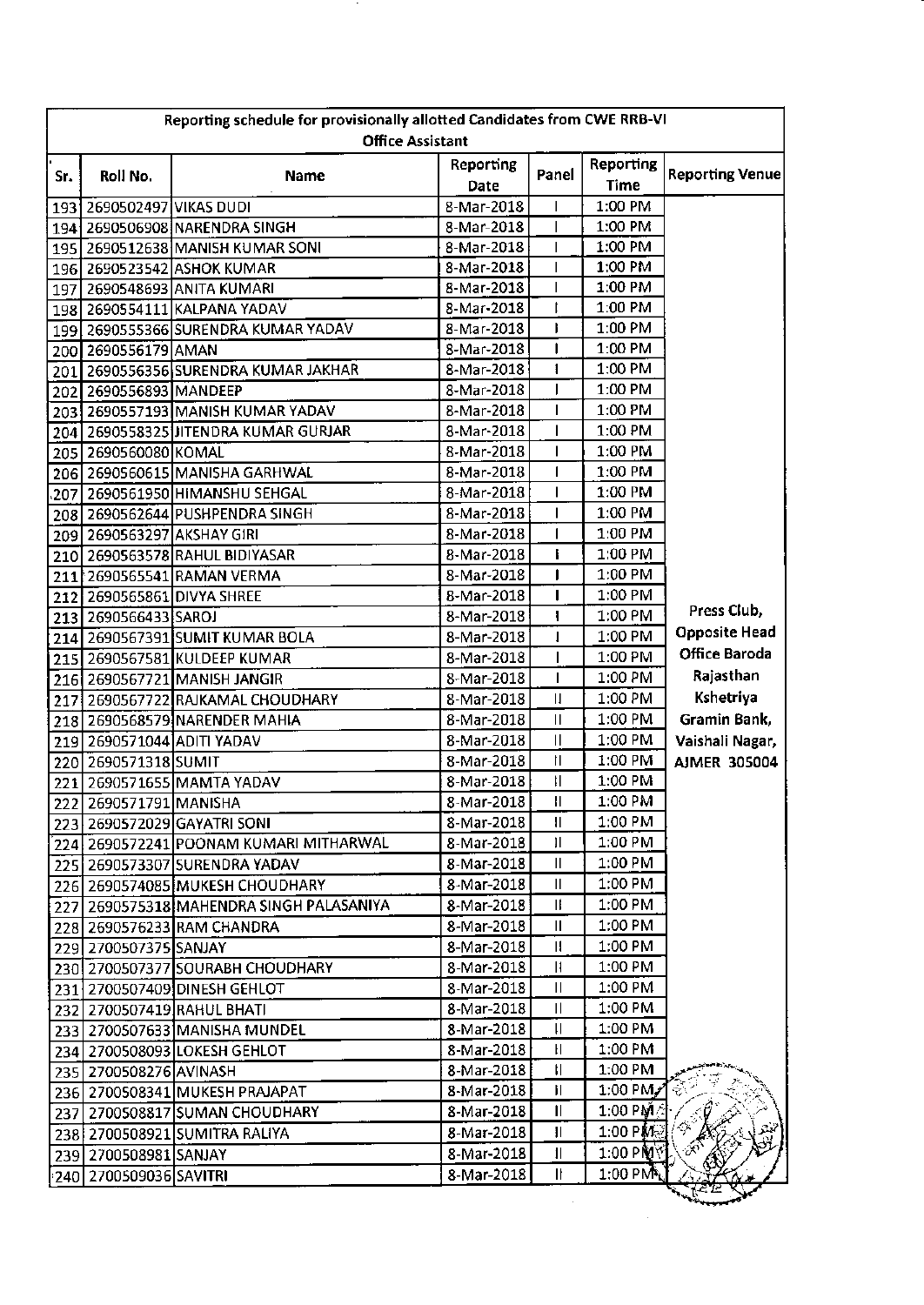|     | Reporting schedule for provisionally allotted Candidates from CWE RRB-VI<br><b>Office Assistant</b> |                                         |                          |                |                                 |                        |  |  |
|-----|-----------------------------------------------------------------------------------------------------|-----------------------------------------|--------------------------|----------------|---------------------------------|------------------------|--|--|
| Sr. | Roll No.                                                                                            | Name                                    | <b>Reporting</b><br>Date | Panel          | <b>Reporting</b><br><b>Time</b> | <b>Reporting Venue</b> |  |  |
|     |                                                                                                     | 241 2710509275 MAHENDRA SAHU            | 8-Mar-2018               | Ш              | 1:00 PM                         |                        |  |  |
|     |                                                                                                     | 242 2710510028 VINAY KUMAWAT            | 8-Mar-2018               | $\mathbf{III}$ | $1:00$ PM                       |                        |  |  |
|     |                                                                                                     | 243 2720501791 CHANCHAL JANGIR          | 8-Mar-2018               | Ш              | 1:00 PM                         |                        |  |  |
|     |                                                                                                     | 244 2720510267 SURENDRA KUMAR KUMAWAT   | 8-Mar-2018               | Ш              | 1:00 PM                         |                        |  |  |
|     |                                                                                                     | 245 2720510294 KUMARI ADITI             | 8-Mar-2018               | Ш              | 1:00 PM                         |                        |  |  |
|     |                                                                                                     | 246 2720511237 SURESH KUMAR             | 8-Mar-2018               | Ш              | 1:00 PM                         |                        |  |  |
| 247 |                                                                                                     | 2720511273 SAURAV NAGAL                 | 8-Mar-2018               | $\mathbf{H}$   | 1:00 PM                         |                        |  |  |
|     |                                                                                                     | 248 2720511274 DESHRAJ KUMAWAT          | 8-Mar-2018               | 11             | 1:00 PM                         |                        |  |  |
|     |                                                                                                     | 249 2720511286 AMIT KUMAR KHALIYA       | 8-Mar-2018               | Ш              | 1:00 PM                         |                        |  |  |
|     |                                                                                                     | 250 2720511577 DEEPAK KUMAR             | 8-Mar-2018               | $\mathbf{H}$   | 1:00 PM                         |                        |  |  |
|     |                                                                                                     | 251 2720511719 RAVI KUMAR SAINI         | 8-Mar-2018               | 11             | 1:00 PM                         |                        |  |  |
|     |                                                                                                     | 252 2720512395 URMILA KHICHAR           | 8-Mar-2018               | Ш              | 1:00 PM                         |                        |  |  |
|     |                                                                                                     | 253 2720512502 SANDEEP KUMAWAT          | 8-Mar-2018               | Ш              | 1:00 PM                         |                        |  |  |
|     | 254 2720512572 NITESH                                                                               |                                         | 8-Mar-2018               | Ш              | 1:00 PM                         |                        |  |  |
|     |                                                                                                     | 255 2720512709 RAKESH KUMAR SAINI       | 8-Mar-2018               | Ш              | 1:00 PM                         |                        |  |  |
|     | 256 2720512720 MAMTA                                                                                |                                         | 8-Mar-2018               | Ш              | 1:00 PM                         |                        |  |  |
|     |                                                                                                     | 257 2720512722 AJAY KUMAR               | 8-Mar-2018               | $\mathbf{H}$   | 1:00 PM                         |                        |  |  |
|     |                                                                                                     | 258 2720513211 PRADEEP KUMAR SAINI      | 8-Mar-2018               | Ш              | 1:00 PM                         |                        |  |  |
|     |                                                                                                     | 259 2720513280 BHAWANI SINGH PANWAR     | 8-Mar-2018               | $\mathbf{H}$   | 1:00 PM                         |                        |  |  |
|     |                                                                                                     | 260 2720513309 ARTI PRAJAPAT            | 8-Mar-2018               | Ш              | 1:00 PM                         |                        |  |  |
|     |                                                                                                     | 261 2720513381 SANGEETA FAGERIA         | 8-Mar-2018               | $\mathbf{H}$   | 1:00 PM                         | Press Club,            |  |  |
|     |                                                                                                     | 262 2720513408 DHARMVEER SINGH          | 8-Mar-2018               | Ш              | 1:00 PM                         | <b>Opposite Head</b>   |  |  |
|     | 263 2660808620 NISHA                                                                                |                                         | 8-Mar-2018               | Ш              | 1:00 PM                         | Office Baroda          |  |  |
|     |                                                                                                     | 264 2680800978 RAJAT KUMAR              | 8-Mar-2018               | Ш              | 1:00 PM                         | Rajasthan              |  |  |
|     |                                                                                                     | 265 2680810652 AVTAR SINGH              | 8-Mar-2018               | IV             | 1:00 PM                         | Kshetriya              |  |  |
|     | 266 2690804908 LAJWANTI                                                                             |                                         | 8-Mar-2018               | IV             | $1:00$ PM                       | Gramin Bank,           |  |  |
| 267 |                                                                                                     | 2690842247 CHIRAG SINGHAL               | 8-Mar-2018               | IV             | $1:00$ PM                       | Vaishali Nagar,        |  |  |
|     |                                                                                                     | 268 2690865181 SAPNA GOYAL              | 8-Mar-2018               | IV             | 1:00 PM                         | <b>AJMER 305004</b>    |  |  |
|     |                                                                                                     | 269 2700809276 NEETU RAJPUROHIT         | 8-Mar-2018               | IV             | 1:00 PM                         |                        |  |  |
|     |                                                                                                     | 270 2651501483 ASHOK KUMAR GORAL        | 8-Mar-2018               | $\overline{W}$ | $1:00$ PM                       |                        |  |  |
|     |                                                                                                     | 271 2651502474 RAGHUVEER SINGH TANWAR   | 8-Mar-2018               | IV             | 1:00 PM                         |                        |  |  |
|     |                                                                                                     | 272 2651503461 RAJVEER SINGH RATHORE    | 8-Mar-2018               | IV.            | 1:00 PM                         |                        |  |  |
|     |                                                                                                     | 273 2651503462 SUMER SINGH CHAUHAN      | 8-Mar-2018               | IV.            | $1:00$ PM                       |                        |  |  |
|     |                                                                                                     | 274   2661501044 SATYENDRA SINGH KUNTAL | 8-Mar-2018               | IV.            | 1:00 PM                         |                        |  |  |
|     |                                                                                                     | 275 2661501047 RAVINDER KUMAR           | 8-Mar-2018               | I۷             | 1:00 PM                         |                        |  |  |
|     |                                                                                                     | 276 2661502092 OM PRAKASH SINHA         | 8-Mar-2018               | IV.            | 1:00 PM                         |                        |  |  |
|     |                                                                                                     | 277 2661506288 RAJPAL YADAV             | 8-Mar-2018               | IV             | 1:00 PM                         |                        |  |  |
|     |                                                                                                     | 278 2661506298 GAURAV YADAV             | 8-Mar-2018               | IV.            | 1:00 PM                         |                        |  |  |
|     |                                                                                                     | 279 2661508017 GOVIND SINGH             | 8-Mar-2018               | IV.            | $1:00$ PM                       |                        |  |  |
|     |                                                                                                     | 280 2661511617 NAVEEN KUMAR             | 8-Mar-2018               | IV             | 1:00 PM                         |                        |  |  |
|     |                                                                                                     | 281 2681505802 RAKESH RANJAN SINGH      | 8-Mar-2018               | IV             | 1:00 PM                         |                        |  |  |
|     |                                                                                                     | 282 2691507229 RANJEET KUMAR            | 8-Mar-2018               | IV.            | 1:00 PM                         |                        |  |  |
|     |                                                                                                     | 283 2691508577 MANISH CHANDRA           | 8-Mar-2018               | IV.            | 1:00 PM                         |                        |  |  |
|     | 284 2691512429 AJAY SINGH                                                                           |                                         | 8-Mar-2018               | I۷             | 1:00 PM                         |                        |  |  |
|     |                                                                                                     | 285 2691512430 KESHAW PANDEY            | 8-Mar-2018               | IV             | 1:00 PM                         |                        |  |  |
|     |                                                                                                     | 286 2691522570 VIJAY KUMAR              | 8-Mar-2018               | IV.            | 1:00 PM                         |                        |  |  |
|     |                                                                                                     | 287 2691523530 RAKESH KUMAR             | 8-Mar-2018               | IV.            | 1:00 PM                         |                        |  |  |
|     | 288 2691538467 AJEET SINGH                                                                          |                                         | 8-Mar-2018               | IV.            | 1:00 PM                         |                        |  |  |
|     |                                                                                                     |                                         |                          |                |                                 |                        |  |  |
|     |                                                                                                     |                                         |                          |                |                                 |                        |  |  |

 $\frac{1}{2}$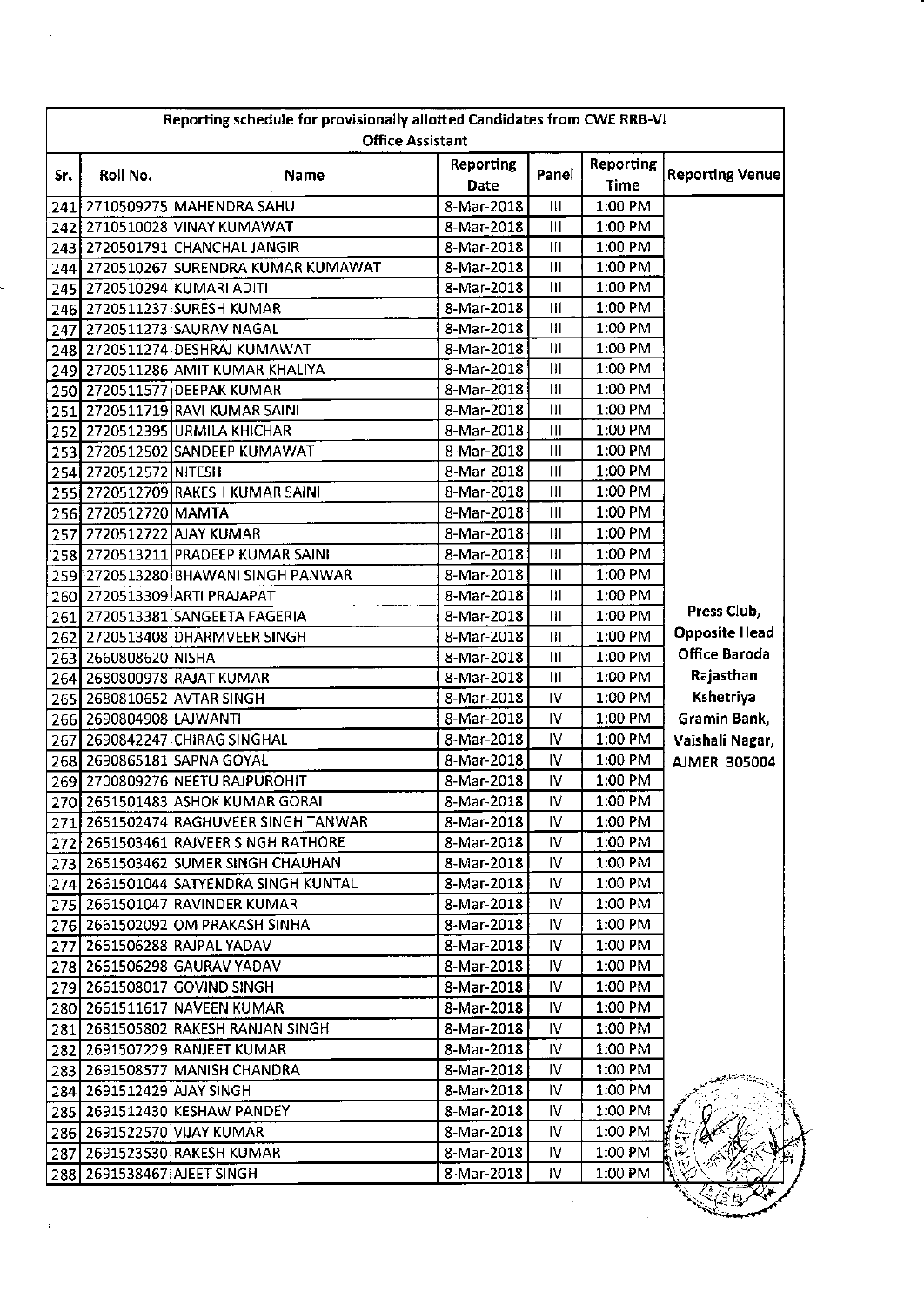|     |                           | Reporting schedule for provisionally allotted Candidates from CWE RRB-VI |                          |       |                                 |                        |
|-----|---------------------------|--------------------------------------------------------------------------|--------------------------|-------|---------------------------------|------------------------|
|     |                           | <b>Office Assistant</b>                                                  |                          |       |                                 |                        |
| Sr. | Roll No.                  | Name                                                                     | <b>Reporting</b><br>Date | Panel | <b>Reporting</b><br><b>Time</b> | <b>Reporting Venue</b> |
|     |                           | 289 2691546033 PRAMESH PRIYADARSHI                                       | 8-Mar-2018               | v     | 1:00 PM                         |                        |
|     |                           | 290 2691556821 DEEPAK CHOUDHARY                                          | 8-Mar-2018               | v     | 1:00 PM                         |                        |
|     |                           | 291 2691567918 YOGESH KUMAR                                              | 8-Mar-2018               | V     | 1:00 PM                         |                        |
|     |                           | 292 2691572600 DEVENDRA SINGH RAJPUT!                                    | 8-Mar-2018               | ۷     | $1:00$ PM                       |                        |
|     |                           | 293 2691573177 MANISH KUMAR AVASTHI                                      | 8-Mar-2018               | v     | 1:00 PM                         |                        |
|     |                           | 294 2691573506 MAYANK MATHUR                                             | 8-Mar-2018               | v     | 1:00 PM                         |                        |
|     |                           | 295 2691574433 NAVEEN KUMAR POONIA                                       | 8-Mar-2018               | v     | 1:00 PM                         |                        |
|     |                           | 296 2701504275 SANJAY KUMAR GUPTA                                        | 8-Mar-2018               | v     | 1:00 PM                         |                        |
|     |                           | 297 2701506405 VIJENDRA SINGH                                            | 8-Mar-2018               | ۷     | 1:00 PM                         |                        |
|     |                           | 298 2701507838 MIRAZUL ISLAM ZULFIQUAR                                   | 8-Mar-2018               | v     | 1:00 PM                         |                        |
|     |                           | 299 2711508788 SHASHI BHUSHAN JHA                                        | 8-Mar-2018               | V     | 1:00 PM                         |                        |
|     |                           | 300 2711509521 DEEPAK KUMAR                                              | 8-Mar-2018               | v     | 1:00 PM                         |                        |
|     |                           | 301 2711509523 DEEPAK KUMAR                                              | 8-Mar-2018               | V     | 1:00 PM                         |                        |
|     |                           | 302 2721501989 YOGESH KUMAR                                              | 8-Mar-2018               | V     | 1:00 PM                         |                        |
|     |                           | 303 2721503979 ANIL KUMAR JAKHAR                                         | 8-Mar-2018               | ٧     | 1:00 PM                         |                        |
|     |                           | 304 2721507961 ANIL KUMAR                                                | 8-Mar-2018               | ٧     | 1:00 PM                         |                        |
|     |                           | 305 2721513930 AJAY KUMAR OLA                                            | 8-Mar-2018               | V     | 1:00 PM                         |                        |
|     |                           | 306 2650704354 VANDANA MUNDRA                                            | 8-Mar-2018               | ٧     | 1:00 PM                         |                        |
|     |                           | 307 2650704385 LAXMI MAHESHWARI                                          | 8-Mar-2018               | ν     | $1:00$ PM                       |                        |
|     |                           | 308 2650704435 RAGHAV SHARMA                                             | 8-Mar-2018               | V     | 1:00 PM                         |                        |
|     |                           | 309 2650704856 KULDEEP CHOPRA                                            | 8-Mar-2018               | v     | 1:00 PM                         | Press Club,            |
|     |                           | 310 2650704898 NAGENDRA SINGH FAUZDAR                                    | 8-Mar-2018               | V     | 1:00 PM                         | <b>Opposite Head</b>   |
|     |                           | 311 2650705876 NAVEEN VARYANI                                            | 8-Mar-2018               | v     | 1:00 PM                         | Office Baroda          |
|     | 312 2650705913 AKASH JAIN |                                                                          | 8-Mar-2018               | ٧     | 1:00 PM                         | Rajasthan              |
|     |                           | 313 2650706319 UTTAM SHARMA                                              | 9-Mar-2018               | t     | 8:30 AM                         | Kshetriya              |
|     | 314 2660707155 SHREYA     |                                                                          | 9-Mar-2018               |       |                                 |                        |
|     |                           | 315 2660707162 GAURAV KUMAR GOYAL                                        |                          |       | 8:30 AM                         | Gramin Bank,           |
|     |                           |                                                                          | 9-Mar-2018               |       | 8:30 AM                         | Vaishali Nagar,        |
|     |                           | 316 2660707180 MOHIT GUPTA                                               | 9-Mar-2018               |       | 8:30 AM                         | <b>AJMER 305004</b>    |
|     |                           | 317 2660707864 SUNNY GARG                                                | 9-Mar-2018               | 1     | 8:30 AM                         |                        |
|     |                           | 318 2660707936 PRASOON KUMAR GUPTA                                       | 9-Mar-2018               |       | 8:30 AM                         |                        |
|     |                           | 319 2660709164 ANKIT AGARWAL                                             | 9-Mar-2018               | L     | 8:30 AM                         |                        |
|     |                           | 320 2660709777 SAHIL NAGPAL                                              | 9-Mar-2018               |       | 8:30 AM                         |                        |
|     |                           | 321 2660710282 TANU GOYAL                                                | 9-Mar-2018               |       | 8:30 AM                         |                        |
|     | 322 2660710283 MINKU JAIN |                                                                          | 9-Mar-2018               |       | 8:30 AM                         |                        |
|     |                           | 323 2660710887 HIMANSHU AGARWAL                                          | 9-Mar-2018               |       | 8:30 AM                         |                        |
|     |                           | 324 2660711494 GARIMA PRADNANI                                           | 9-Mar-2018               |       | 8:30 AM                         |                        |
|     | 325 2680707532 ANJALI     |                                                                          | 9-Mar-2018               |       | 8:30 AM                         |                        |
|     |                           | 326 2680707634 KAJAL KANVAR                                              | 9-Mar-2018               |       | 8:30 AM                         |                        |
|     |                           | 327 2680707679 BHAWNA UTREJA                                             | 9-Mar-2018               |       | 8:30 AM                         |                        |
|     |                           | 328 2680708490 GAURAV SHARMA                                             | 9-Mar-2018               |       | 8:30 AM                         |                        |
|     |                           | 329 2680708668 RUCHI GOYAL                                               | 9-Mar-2018               |       | 8:30 AM                         |                        |
|     | 330 2680709557 DIVYA MODI |                                                                          | 9-Mar-2018               |       | 8:30 AM                         |                        |
|     |                           | 331   2680709618   SAHIL KATARIA                                         | 9-Mar-2018               |       | 8:30 AM                         |                        |
|     |                           | 332 2680711352 KIRTI PAREEK                                              | 9-Mar-2018               |       | 8:30 AM                         |                        |
|     |                           | 333  2680711378 AKASH MAHARSHI                                           | 9-Mar-2018               | 1     | 8:30 AM                         |                        |
|     |                           | 334   2680712527   PAWAN KUMAR BATRA                                     | 9-Mar-2018               | L     | 8:30 AM                         |                        |
|     |                           | 335 2680713390 CHANDAN SHARMA                                            | 9-Mar-2018               | Ш.    | 8:30 AM                         |                        |
|     |                           | 336  2680713501  PRATEEK ARORA                                           | 9-Mar-2018               | Ш     | 8:30 AM                         |                        |

 $\bar{\mathbf{r}}$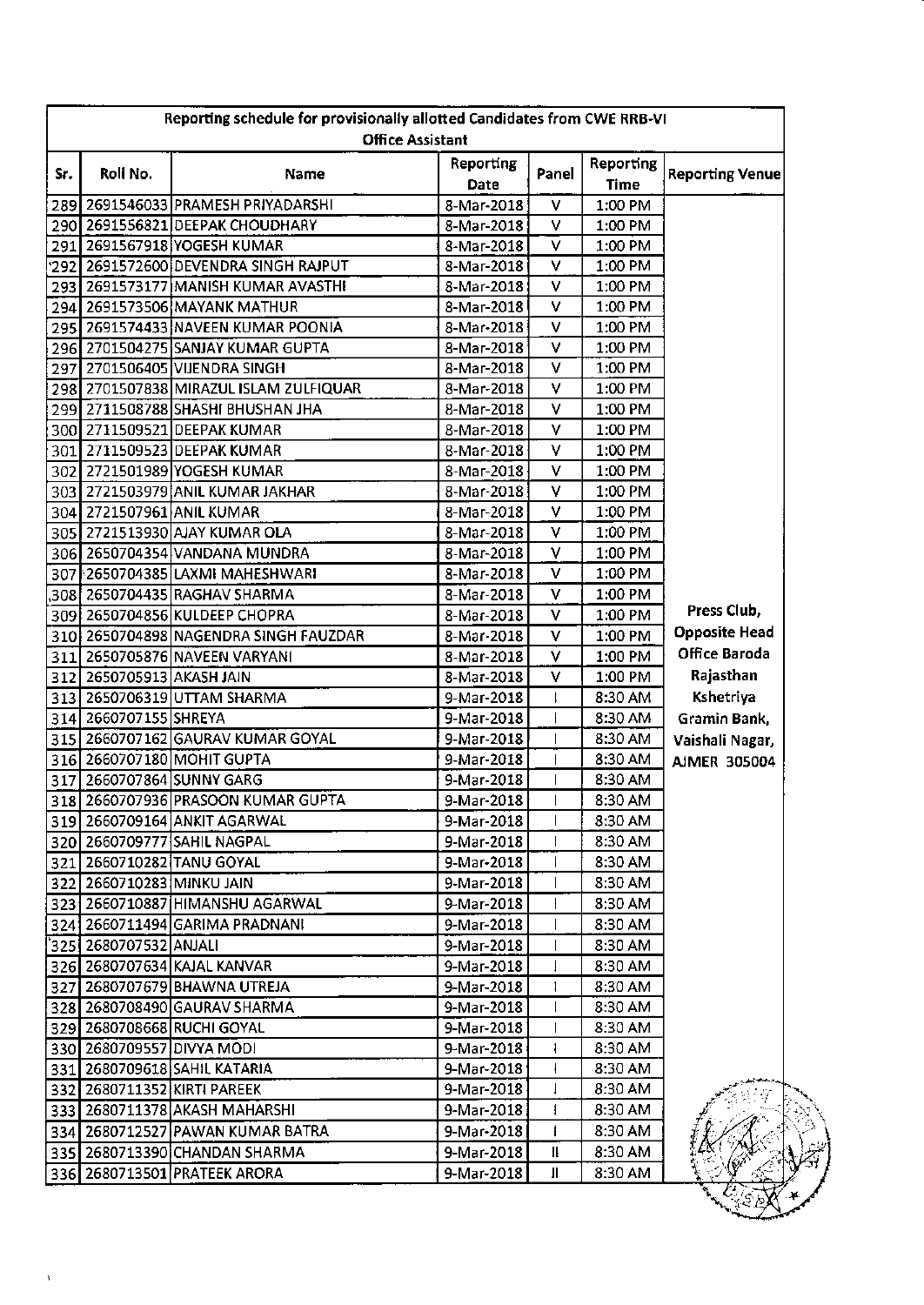| Roll No.<br>341 2690742422 ANKITA<br>354 2690750017 AJAY PAL<br>359 2690751250 BHOLA GUPTA | <b>Office Assistant</b><br>Name<br>337 2690706551 ASHU GUPTA<br>338 2690719714 GAURAV BHATT<br>339 2690723729 RAVINDRA SINGHAL<br>340 2690732194 PRITI KUMARI<br>342 2690742699 AAKANKSHA JAIN<br>343 2690742881 KARISHMA KAUSHIK<br>344 2690743268 SONU KUMARI SINGHAL<br>345 2690743915 PRASHU SINGHAL<br>346 2690745157 AMANPREET SINGH<br>347 2690745236 BHANU PRATAP SINGH<br>348 2690745756 UMANG SINGHAL<br>349 2690747935 KAVITA SINGHAL<br>350 2690748064 RASHMI KUMARI AGRAWAL<br>351 2690748589 RADHIKA GOYAL<br>352 2690749600 NEEKESH KUMAR SHARMA<br>353 2690749976 SHIVAM KUMAR SHARMA<br>355 2690750302 LOKESH GOYAL<br>356 2690750796 CHARUL GUPTA<br>357 2690750810 NAMIT JAIN<br>358 2690750982 VINAY KUMAR MITTAL | <b>Reporting</b><br>Date<br>9-Mar-2018<br>9-Mar-2018<br>9-Mar-2018<br>9-Mar-2018<br>9-Mar-2018<br>9-Mar-2018<br>9-Mar-2018<br>9-Mar-2018<br>9-Mar-2018<br>9-Mar-2018<br>9-Mar-2018<br>9-Mar-2018<br>9-Mar-2018<br>9-Mar-2018<br>9-Mar-2018<br>9-Mar-2018<br>9-Mar-2018<br>9-Mar-2018<br>9-Mar-2018<br>9-Mar-2018                                                                                                                                                                                                                                                                                                                                                                                                         | Panel<br>$\mathbf{I}$<br>H<br>$\mathbf{I}$<br>$\mathbf{I}$<br>Ш<br>Ш<br>Ш<br>Ш<br>Ш<br>Π<br>$\vert$<br>$\mathbf{H}$<br>Ħ<br>п<br>$\mathbf{I}$<br>П<br>$\mathbf{I}$<br>Ш<br>$\mathbf{I}$ | Reporting<br>Time<br>8:30 AM<br>8:30 AM<br>8:30 AM<br>8:30 AM<br>8:30 AM<br>8:30 AM<br>8:30 AM<br>8:30 AM<br>8:30 AM<br>8:30 AM<br>8:30 AM<br>8:30 AM<br>8:30 AM<br>8:30 AM<br>8:30 AM<br>8:30 AM<br>8:30 AM<br>8:30 AM<br>8:30 AM                                                                                                                      | <b>Reporting Venue</b>                                                                                                                                 |
|--------------------------------------------------------------------------------------------|---------------------------------------------------------------------------------------------------------------------------------------------------------------------------------------------------------------------------------------------------------------------------------------------------------------------------------------------------------------------------------------------------------------------------------------------------------------------------------------------------------------------------------------------------------------------------------------------------------------------------------------------------------------------------------------------------------------------------------------|--------------------------------------------------------------------------------------------------------------------------------------------------------------------------------------------------------------------------------------------------------------------------------------------------------------------------------------------------------------------------------------------------------------------------------------------------------------------------------------------------------------------------------------------------------------------------------------------------------------------------------------------------------------------------------------------------------------------------|-----------------------------------------------------------------------------------------------------------------------------------------------------------------------------------------|---------------------------------------------------------------------------------------------------------------------------------------------------------------------------------------------------------------------------------------------------------------------------------------------------------------------------------------------------------|--------------------------------------------------------------------------------------------------------------------------------------------------------|
|                                                                                            |                                                                                                                                                                                                                                                                                                                                                                                                                                                                                                                                                                                                                                                                                                                                       |                                                                                                                                                                                                                                                                                                                                                                                                                                                                                                                                                                                                                                                                                                                          |                                                                                                                                                                                         |                                                                                                                                                                                                                                                                                                                                                         |                                                                                                                                                        |
|                                                                                            |                                                                                                                                                                                                                                                                                                                                                                                                                                                                                                                                                                                                                                                                                                                                       |                                                                                                                                                                                                                                                                                                                                                                                                                                                                                                                                                                                                                                                                                                                          |                                                                                                                                                                                         |                                                                                                                                                                                                                                                                                                                                                         |                                                                                                                                                        |
|                                                                                            |                                                                                                                                                                                                                                                                                                                                                                                                                                                                                                                                                                                                                                                                                                                                       |                                                                                                                                                                                                                                                                                                                                                                                                                                                                                                                                                                                                                                                                                                                          |                                                                                                                                                                                         |                                                                                                                                                                                                                                                                                                                                                         |                                                                                                                                                        |
|                                                                                            |                                                                                                                                                                                                                                                                                                                                                                                                                                                                                                                                                                                                                                                                                                                                       |                                                                                                                                                                                                                                                                                                                                                                                                                                                                                                                                                                                                                                                                                                                          |                                                                                                                                                                                         |                                                                                                                                                                                                                                                                                                                                                         |                                                                                                                                                        |
|                                                                                            |                                                                                                                                                                                                                                                                                                                                                                                                                                                                                                                                                                                                                                                                                                                                       |                                                                                                                                                                                                                                                                                                                                                                                                                                                                                                                                                                                                                                                                                                                          |                                                                                                                                                                                         |                                                                                                                                                                                                                                                                                                                                                         |                                                                                                                                                        |
|                                                                                            |                                                                                                                                                                                                                                                                                                                                                                                                                                                                                                                                                                                                                                                                                                                                       |                                                                                                                                                                                                                                                                                                                                                                                                                                                                                                                                                                                                                                                                                                                          |                                                                                                                                                                                         |                                                                                                                                                                                                                                                                                                                                                         |                                                                                                                                                        |
|                                                                                            |                                                                                                                                                                                                                                                                                                                                                                                                                                                                                                                                                                                                                                                                                                                                       |                                                                                                                                                                                                                                                                                                                                                                                                                                                                                                                                                                                                                                                                                                                          |                                                                                                                                                                                         |                                                                                                                                                                                                                                                                                                                                                         |                                                                                                                                                        |
|                                                                                            |                                                                                                                                                                                                                                                                                                                                                                                                                                                                                                                                                                                                                                                                                                                                       |                                                                                                                                                                                                                                                                                                                                                                                                                                                                                                                                                                                                                                                                                                                          |                                                                                                                                                                                         |                                                                                                                                                                                                                                                                                                                                                         |                                                                                                                                                        |
|                                                                                            |                                                                                                                                                                                                                                                                                                                                                                                                                                                                                                                                                                                                                                                                                                                                       |                                                                                                                                                                                                                                                                                                                                                                                                                                                                                                                                                                                                                                                                                                                          |                                                                                                                                                                                         |                                                                                                                                                                                                                                                                                                                                                         |                                                                                                                                                        |
|                                                                                            |                                                                                                                                                                                                                                                                                                                                                                                                                                                                                                                                                                                                                                                                                                                                       |                                                                                                                                                                                                                                                                                                                                                                                                                                                                                                                                                                                                                                                                                                                          |                                                                                                                                                                                         |                                                                                                                                                                                                                                                                                                                                                         |                                                                                                                                                        |
|                                                                                            |                                                                                                                                                                                                                                                                                                                                                                                                                                                                                                                                                                                                                                                                                                                                       |                                                                                                                                                                                                                                                                                                                                                                                                                                                                                                                                                                                                                                                                                                                          |                                                                                                                                                                                         |                                                                                                                                                                                                                                                                                                                                                         |                                                                                                                                                        |
|                                                                                            |                                                                                                                                                                                                                                                                                                                                                                                                                                                                                                                                                                                                                                                                                                                                       |                                                                                                                                                                                                                                                                                                                                                                                                                                                                                                                                                                                                                                                                                                                          |                                                                                                                                                                                         |                                                                                                                                                                                                                                                                                                                                                         |                                                                                                                                                        |
|                                                                                            |                                                                                                                                                                                                                                                                                                                                                                                                                                                                                                                                                                                                                                                                                                                                       |                                                                                                                                                                                                                                                                                                                                                                                                                                                                                                                                                                                                                                                                                                                          |                                                                                                                                                                                         |                                                                                                                                                                                                                                                                                                                                                         |                                                                                                                                                        |
|                                                                                            |                                                                                                                                                                                                                                                                                                                                                                                                                                                                                                                                                                                                                                                                                                                                       |                                                                                                                                                                                                                                                                                                                                                                                                                                                                                                                                                                                                                                                                                                                          |                                                                                                                                                                                         |                                                                                                                                                                                                                                                                                                                                                         |                                                                                                                                                        |
|                                                                                            |                                                                                                                                                                                                                                                                                                                                                                                                                                                                                                                                                                                                                                                                                                                                       |                                                                                                                                                                                                                                                                                                                                                                                                                                                                                                                                                                                                                                                                                                                          |                                                                                                                                                                                         |                                                                                                                                                                                                                                                                                                                                                         |                                                                                                                                                        |
|                                                                                            |                                                                                                                                                                                                                                                                                                                                                                                                                                                                                                                                                                                                                                                                                                                                       |                                                                                                                                                                                                                                                                                                                                                                                                                                                                                                                                                                                                                                                                                                                          |                                                                                                                                                                                         |                                                                                                                                                                                                                                                                                                                                                         |                                                                                                                                                        |
|                                                                                            |                                                                                                                                                                                                                                                                                                                                                                                                                                                                                                                                                                                                                                                                                                                                       |                                                                                                                                                                                                                                                                                                                                                                                                                                                                                                                                                                                                                                                                                                                          |                                                                                                                                                                                         |                                                                                                                                                                                                                                                                                                                                                         |                                                                                                                                                        |
|                                                                                            |                                                                                                                                                                                                                                                                                                                                                                                                                                                                                                                                                                                                                                                                                                                                       |                                                                                                                                                                                                                                                                                                                                                                                                                                                                                                                                                                                                                                                                                                                          |                                                                                                                                                                                         |                                                                                                                                                                                                                                                                                                                                                         |                                                                                                                                                        |
|                                                                                            |                                                                                                                                                                                                                                                                                                                                                                                                                                                                                                                                                                                                                                                                                                                                       |                                                                                                                                                                                                                                                                                                                                                                                                                                                                                                                                                                                                                                                                                                                          |                                                                                                                                                                                         |                                                                                                                                                                                                                                                                                                                                                         |                                                                                                                                                        |
|                                                                                            |                                                                                                                                                                                                                                                                                                                                                                                                                                                                                                                                                                                                                                                                                                                                       |                                                                                                                                                                                                                                                                                                                                                                                                                                                                                                                                                                                                                                                                                                                          |                                                                                                                                                                                         |                                                                                                                                                                                                                                                                                                                                                         |                                                                                                                                                        |
|                                                                                            |                                                                                                                                                                                                                                                                                                                                                                                                                                                                                                                                                                                                                                                                                                                                       |                                                                                                                                                                                                                                                                                                                                                                                                                                                                                                                                                                                                                                                                                                                          | Ħ                                                                                                                                                                                       | 8:30 AM                                                                                                                                                                                                                                                                                                                                                 |                                                                                                                                                        |
|                                                                                            |                                                                                                                                                                                                                                                                                                                                                                                                                                                                                                                                                                                                                                                                                                                                       | 9-Mar-2018                                                                                                                                                                                                                                                                                                                                                                                                                                                                                                                                                                                                                                                                                                               | Ш                                                                                                                                                                                       | 8:30 AM                                                                                                                                                                                                                                                                                                                                                 | Press Club,                                                                                                                                            |
|                                                                                            |                                                                                                                                                                                                                                                                                                                                                                                                                                                                                                                                                                                                                                                                                                                                       | 9-Mar-2018                                                                                                                                                                                                                                                                                                                                                                                                                                                                                                                                                                                                                                                                                                               | Ш                                                                                                                                                                                       | 8:30 AM                                                                                                                                                                                                                                                                                                                                                 | <b>Opposite Head</b>                                                                                                                                   |
|                                                                                            |                                                                                                                                                                                                                                                                                                                                                                                                                                                                                                                                                                                                                                                                                                                                       | 9-Mar-2018                                                                                                                                                                                                                                                                                                                                                                                                                                                                                                                                                                                                                                                                                                               | Ш                                                                                                                                                                                       | 8:30 AM                                                                                                                                                                                                                                                                                                                                                 | Office Baroda                                                                                                                                          |
|                                                                                            | 360 2690751476 PAPPU SINGH                                                                                                                                                                                                                                                                                                                                                                                                                                                                                                                                                                                                                                                                                                            | 9-Mar-2018                                                                                                                                                                                                                                                                                                                                                                                                                                                                                                                                                                                                                                                                                                               | $\mathbf{m}$                                                                                                                                                                            | 8:30 AM                                                                                                                                                                                                                                                                                                                                                 | Rajasthan                                                                                                                                              |
|                                                                                            |                                                                                                                                                                                                                                                                                                                                                                                                                                                                                                                                                                                                                                                                                                                                       | 9-Mar-2018                                                                                                                                                                                                                                                                                                                                                                                                                                                                                                                                                                                                                                                                                                               | Ш                                                                                                                                                                                       | 8:30 AM                                                                                                                                                                                                                                                                                                                                                 | Kshetriya                                                                                                                                              |
|                                                                                            | 361 2690751954 RAKESH SHARMA                                                                                                                                                                                                                                                                                                                                                                                                                                                                                                                                                                                                                                                                                                          |                                                                                                                                                                                                                                                                                                                                                                                                                                                                                                                                                                                                                                                                                                                          | Ш                                                                                                                                                                                       | 8:30 AM                                                                                                                                                                                                                                                                                                                                                 | Gramin Bank,                                                                                                                                           |
|                                                                                            | 362 2690754103 GARGI VIJAYVARGIYA                                                                                                                                                                                                                                                                                                                                                                                                                                                                                                                                                                                                                                                                                                     | 9-Mar-2018                                                                                                                                                                                                                                                                                                                                                                                                                                                                                                                                                                                                                                                                                                               |                                                                                                                                                                                         |                                                                                                                                                                                                                                                                                                                                                         |                                                                                                                                                        |
|                                                                                            |                                                                                                                                                                                                                                                                                                                                                                                                                                                                                                                                                                                                                                                                                                                                       |                                                                                                                                                                                                                                                                                                                                                                                                                                                                                                                                                                                                                                                                                                                          |                                                                                                                                                                                         |                                                                                                                                                                                                                                                                                                                                                         | Vaishali Nagar,                                                                                                                                        |
|                                                                                            |                                                                                                                                                                                                                                                                                                                                                                                                                                                                                                                                                                                                                                                                                                                                       |                                                                                                                                                                                                                                                                                                                                                                                                                                                                                                                                                                                                                                                                                                                          |                                                                                                                                                                                         |                                                                                                                                                                                                                                                                                                                                                         | <b>AJMER 305004</b>                                                                                                                                    |
|                                                                                            |                                                                                                                                                                                                                                                                                                                                                                                                                                                                                                                                                                                                                                                                                                                                       |                                                                                                                                                                                                                                                                                                                                                                                                                                                                                                                                                                                                                                                                                                                          |                                                                                                                                                                                         |                                                                                                                                                                                                                                                                                                                                                         |                                                                                                                                                        |
|                                                                                            |                                                                                                                                                                                                                                                                                                                                                                                                                                                                                                                                                                                                                                                                                                                                       |                                                                                                                                                                                                                                                                                                                                                                                                                                                                                                                                                                                                                                                                                                                          |                                                                                                                                                                                         |                                                                                                                                                                                                                                                                                                                                                         |                                                                                                                                                        |
|                                                                                            |                                                                                                                                                                                                                                                                                                                                                                                                                                                                                                                                                                                                                                                                                                                                       |                                                                                                                                                                                                                                                                                                                                                                                                                                                                                                                                                                                                                                                                                                                          |                                                                                                                                                                                         |                                                                                                                                                                                                                                                                                                                                                         |                                                                                                                                                        |
|                                                                                            |                                                                                                                                                                                                                                                                                                                                                                                                                                                                                                                                                                                                                                                                                                                                       |                                                                                                                                                                                                                                                                                                                                                                                                                                                                                                                                                                                                                                                                                                                          |                                                                                                                                                                                         |                                                                                                                                                                                                                                                                                                                                                         |                                                                                                                                                        |
|                                                                                            |                                                                                                                                                                                                                                                                                                                                                                                                                                                                                                                                                                                                                                                                                                                                       |                                                                                                                                                                                                                                                                                                                                                                                                                                                                                                                                                                                                                                                                                                                          |                                                                                                                                                                                         |                                                                                                                                                                                                                                                                                                                                                         |                                                                                                                                                        |
|                                                                                            |                                                                                                                                                                                                                                                                                                                                                                                                                                                                                                                                                                                                                                                                                                                                       |                                                                                                                                                                                                                                                                                                                                                                                                                                                                                                                                                                                                                                                                                                                          |                                                                                                                                                                                         |                                                                                                                                                                                                                                                                                                                                                         |                                                                                                                                                        |
|                                                                                            |                                                                                                                                                                                                                                                                                                                                                                                                                                                                                                                                                                                                                                                                                                                                       |                                                                                                                                                                                                                                                                                                                                                                                                                                                                                                                                                                                                                                                                                                                          |                                                                                                                                                                                         |                                                                                                                                                                                                                                                                                                                                                         |                                                                                                                                                        |
|                                                                                            |                                                                                                                                                                                                                                                                                                                                                                                                                                                                                                                                                                                                                                                                                                                                       |                                                                                                                                                                                                                                                                                                                                                                                                                                                                                                                                                                                                                                                                                                                          |                                                                                                                                                                                         |                                                                                                                                                                                                                                                                                                                                                         |                                                                                                                                                        |
|                                                                                            |                                                                                                                                                                                                                                                                                                                                                                                                                                                                                                                                                                                                                                                                                                                                       |                                                                                                                                                                                                                                                                                                                                                                                                                                                                                                                                                                                                                                                                                                                          |                                                                                                                                                                                         |                                                                                                                                                                                                                                                                                                                                                         |                                                                                                                                                        |
|                                                                                            |                                                                                                                                                                                                                                                                                                                                                                                                                                                                                                                                                                                                                                                                                                                                       |                                                                                                                                                                                                                                                                                                                                                                                                                                                                                                                                                                                                                                                                                                                          |                                                                                                                                                                                         |                                                                                                                                                                                                                                                                                                                                                         |                                                                                                                                                        |
|                                                                                            |                                                                                                                                                                                                                                                                                                                                                                                                                                                                                                                                                                                                                                                                                                                                       |                                                                                                                                                                                                                                                                                                                                                                                                                                                                                                                                                                                                                                                                                                                          | Ш                                                                                                                                                                                       |                                                                                                                                                                                                                                                                                                                                                         |                                                                                                                                                        |
|                                                                                            |                                                                                                                                                                                                                                                                                                                                                                                                                                                                                                                                                                                                                                                                                                                                       |                                                                                                                                                                                                                                                                                                                                                                                                                                                                                                                                                                                                                                                                                                                          |                                                                                                                                                                                         |                                                                                                                                                                                                                                                                                                                                                         |                                                                                                                                                        |
|                                                                                            |                                                                                                                                                                                                                                                                                                                                                                                                                                                                                                                                                                                                                                                                                                                                       |                                                                                                                                                                                                                                                                                                                                                                                                                                                                                                                                                                                                                                                                                                                          | Ш                                                                                                                                                                                       | 8:30 AM                                                                                                                                                                                                                                                                                                                                                 |                                                                                                                                                        |
|                                                                                            |                                                                                                                                                                                                                                                                                                                                                                                                                                                                                                                                                                                                                                                                                                                                       |                                                                                                                                                                                                                                                                                                                                                                                                                                                                                                                                                                                                                                                                                                                          | Ш                                                                                                                                                                                       | 8:30 AM                                                                                                                                                                                                                                                                                                                                                 |                                                                                                                                                        |
|                                                                                            |                                                                                                                                                                                                                                                                                                                                                                                                                                                                                                                                                                                                                                                                                                                                       |                                                                                                                                                                                                                                                                                                                                                                                                                                                                                                                                                                                                                                                                                                                          | IV                                                                                                                                                                                      | 8:30 AM                                                                                                                                                                                                                                                                                                                                                 |                                                                                                                                                        |
|                                                                                            |                                                                                                                                                                                                                                                                                                                                                                                                                                                                                                                                                                                                                                                                                                                                       |                                                                                                                                                                                                                                                                                                                                                                                                                                                                                                                                                                                                                                                                                                                          | IV                                                                                                                                                                                      | 8:30 AM                                                                                                                                                                                                                                                                                                                                                 |                                                                                                                                                        |
|                                                                                            |                                                                                                                                                                                                                                                                                                                                                                                                                                                                                                                                                                                                                                                                                                                                       |                                                                                                                                                                                                                                                                                                                                                                                                                                                                                                                                                                                                                                                                                                                          | IV.                                                                                                                                                                                     | 8:30 AM                                                                                                                                                                                                                                                                                                                                                 |                                                                                                                                                        |
|                                                                                            |                                                                                                                                                                                                                                                                                                                                                                                                                                                                                                                                                                                                                                                                                                                                       |                                                                                                                                                                                                                                                                                                                                                                                                                                                                                                                                                                                                                                                                                                                          | IV.                                                                                                                                                                                     | 8:30 AM                                                                                                                                                                                                                                                                                                                                                 |                                                                                                                                                        |
|                                                                                            |                                                                                                                                                                                                                                                                                                                                                                                                                                                                                                                                                                                                                                                                                                                                       |                                                                                                                                                                                                                                                                                                                                                                                                                                                                                                                                                                                                                                                                                                                          | IV                                                                                                                                                                                      | 8:30 AM                                                                                                                                                                                                                                                                                                                                                 |                                                                                                                                                        |
|                                                                                            |                                                                                                                                                                                                                                                                                                                                                                                                                                                                                                                                                                                                                                                                                                                                       |                                                                                                                                                                                                                                                                                                                                                                                                                                                                                                                                                                                                                                                                                                                          | IV.                                                                                                                                                                                     | 8:30 AM                                                                                                                                                                                                                                                                                                                                                 |                                                                                                                                                        |
|                                                                                            |                                                                                                                                                                                                                                                                                                                                                                                                                                                                                                                                                                                                                                                                                                                                       | 363 2690754209 SHIPRA GOYAL<br>364 2690754391 SUNITA KANWAR<br>365 2690755799 AKASH GUPTA<br>366 2690756074 DEEPAK GUPTA<br>367   2690756802 PAWAN KUMAR<br>368 2690757592 DINESH KUMAR JAIN<br>369 2690758304 ASHUTOSH SINGHAL<br>370 2690759831 CHETANA PAREEK<br>371 2690760392 PRIYA TIWARI<br>372 2690760408 PRIYANKA GUPTA<br>373 2690760550 KOMAL GARG<br>374 2690760796 AYUSHI SHARMA<br>375   2690761175 AKSHAY KUMAR CHATURVEDI<br>376 2690762690 RAHUL KUMAR<br>377 2690763245 VIVEK SHARMA<br>378 2690763620 KAPIL GERA<br>379 2690765532 NEHA JAIN<br>380 2690765573 ADITI SHARMA<br>381 2690765836 SUMAN SIDH<br>382 2690766008 PREETI GUPTA<br>383 2690766150 SUBHA AGARWAL<br>384 2690766157 PRITI MISRA | 9-Mar-2018<br>9-Mar-2018                                                                                                                                                                | Ш<br>Ш<br>Ш<br>9-Mar-2018<br>III<br>9-Mar-2018<br>9-Mar-2018<br>Ш<br>9-Mar-2018<br>丗<br>9-Mar-2018<br>Ш<br>Ш<br>9-Mar-2018<br>9-Mar-2018<br>Ш<br>9-Mar-2018<br>Ш<br>9-Mar-2018<br>Ш<br>9-Mar-2018<br>Ш<br>9-Mar-2018<br>9-Mar-2018<br>Ш<br>9-Mar-2018<br>9-Mar-2018<br>9-Mar-2018<br>9-Mar-2018<br>9-Mar-2018<br>9-Mar-2018<br>9-Mar-2018<br>9-Mar-2018 | 8:30 AM<br>8:30 AM<br>8:30 AM<br>8:30 AM<br>8:30 AM<br>8:30 AM<br>8:30 AM<br>8:30 AM<br>8:30 AM<br>8:30 AM<br>8:30 AM<br>8:30 AM<br>8:30 AM<br>8:30 AM |

 $\mathcal{L}_{\mathcal{A}}$ 

 $\label{eq:2.1} \frac{1}{\sqrt{2}}\int_{\mathbb{R}^3}\frac{1}{\sqrt{2}}\left(\frac{1}{\sqrt{2}}\right)^2\frac{1}{\sqrt{2}}\left(\frac{1}{\sqrt{2}}\right)^2\frac{1}{\sqrt{2}}\left(\frac{1}{\sqrt{2}}\right)^2.$